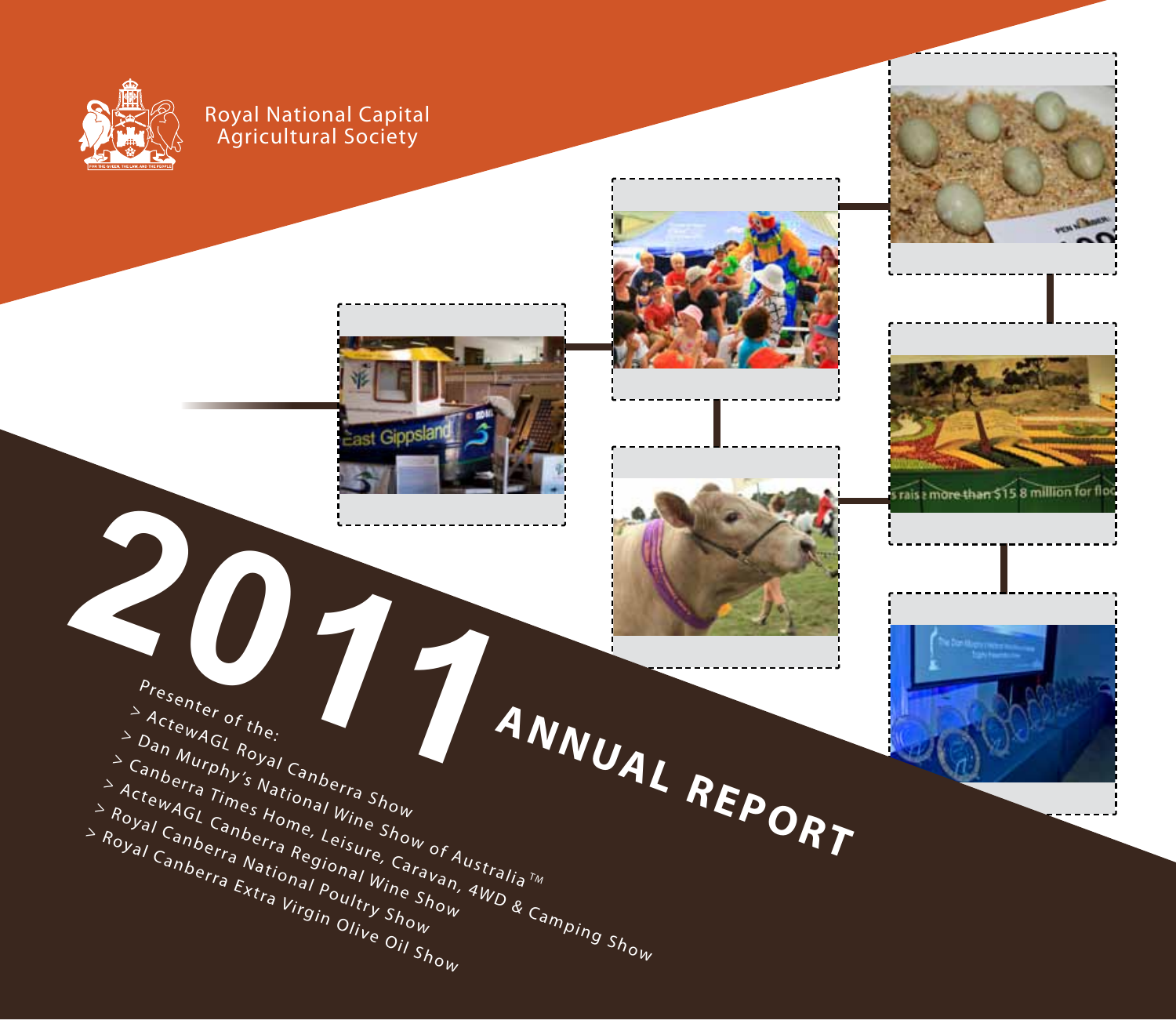# **CONTENTS**

| Chief Minister's Message                                  | 3  |
|-----------------------------------------------------------|----|
| President's Message                                       | 4  |
| Who We Are                                                | 5  |
| The People                                                | 6  |
| The RNCAS                                                 | 7  |
| ActewAGL's Message                                        | 8  |
| 2011 ActewAGL Royal Canberra Show                         | 9  |
| 2010 in Review                                            | 13 |
| Royal Canberra National Poultry Show                      |    |
| Royal Canberra Extra Virgin Olive Oil Show                |    |
| ActewAGL Canberra Regional Wine Show                      |    |
| Canberra Times Home, Leisure, Caravan, 4WD & Camping Show |    |
| Dan Murphy's National Wine Show of Australia <sup>™</sup> |    |
| Chief Executive Officer's Message                         | 16 |
| <b>Financial Reporting</b>                                | 17 |
| Directors' Report                                         | 18 |
| Statement of Financial Performance                        | 19 |
| Notes to the Financial Statements                         | 20 |

**Sponsors Listing 23**

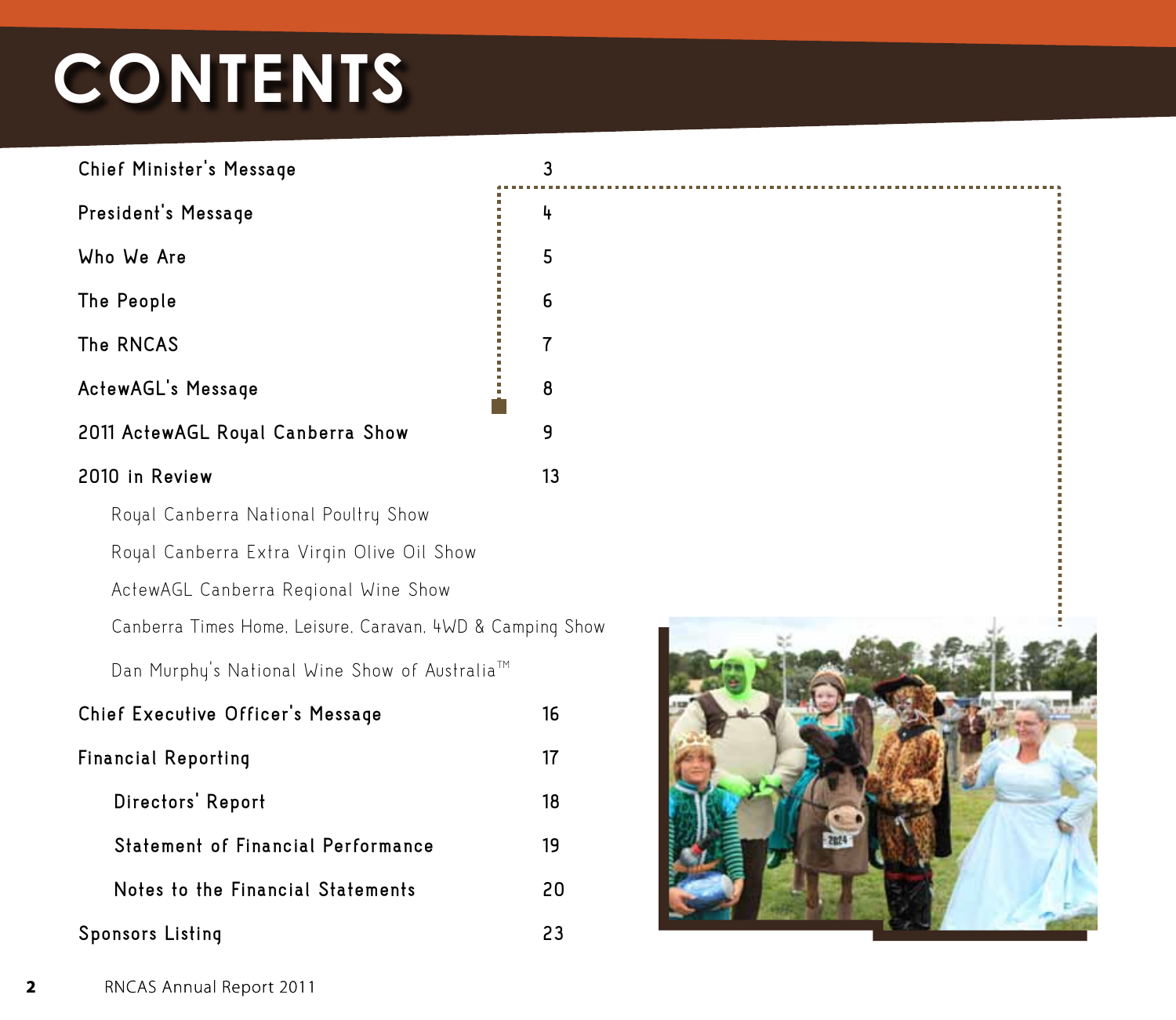# **CHIEF MINISTER'S MESSAGE**

Each year the ActewAGL Royal Canberra Show gives Canberrans the chance to celebrate the skills, activities and produce of the rural and urban people of the ACT region.

From wood chopping and show jumping competitions, to horticultural production and animal husbandry, the Show builds on Canberra's strong rural connections, offering an exciting program of entertainment that draws record crowds year after year.

Bringing the annual Show to the public is no small achievement, with responsibilities carried by the 10 paid and more than 1000 voluntary committee members, judges, stewards, grounds and office staff.

As Patron of the Royal National Capital Agricultural Society, I would like to thank the volunteers for their time and commitment and congratulate them on delivering another Show to remember.

The Society is a not-for-profit organisation, so sponsorship is invaluable, and I want to also acknowledge the major event sponsor ActewAGL.

The ACT Government appreciates the hard work of the Royal National Capital Agricultural Society in delivering a suite of successful events for the ACT region.

Thanks to the Society, Canberrans can enjoy the ActewAGL Royal Canberra National Poultry Show, the Dan Murphy's National Wine Show of Australia<sup>™</sup>, ActewAGL Canberra Regional Wine Show, Royal Canberra Extra Virgin Olive Oil Show, and the biggest agricultural event of the year, the ActewAGL Royal Canberra Show.

Congratulations to the Board members, employees, volunteers and sponsors for your significant and sustained contribution to the community life of Canberrans.

aline

Jon Stanhope MLA

*Jon Stanhope MLA*

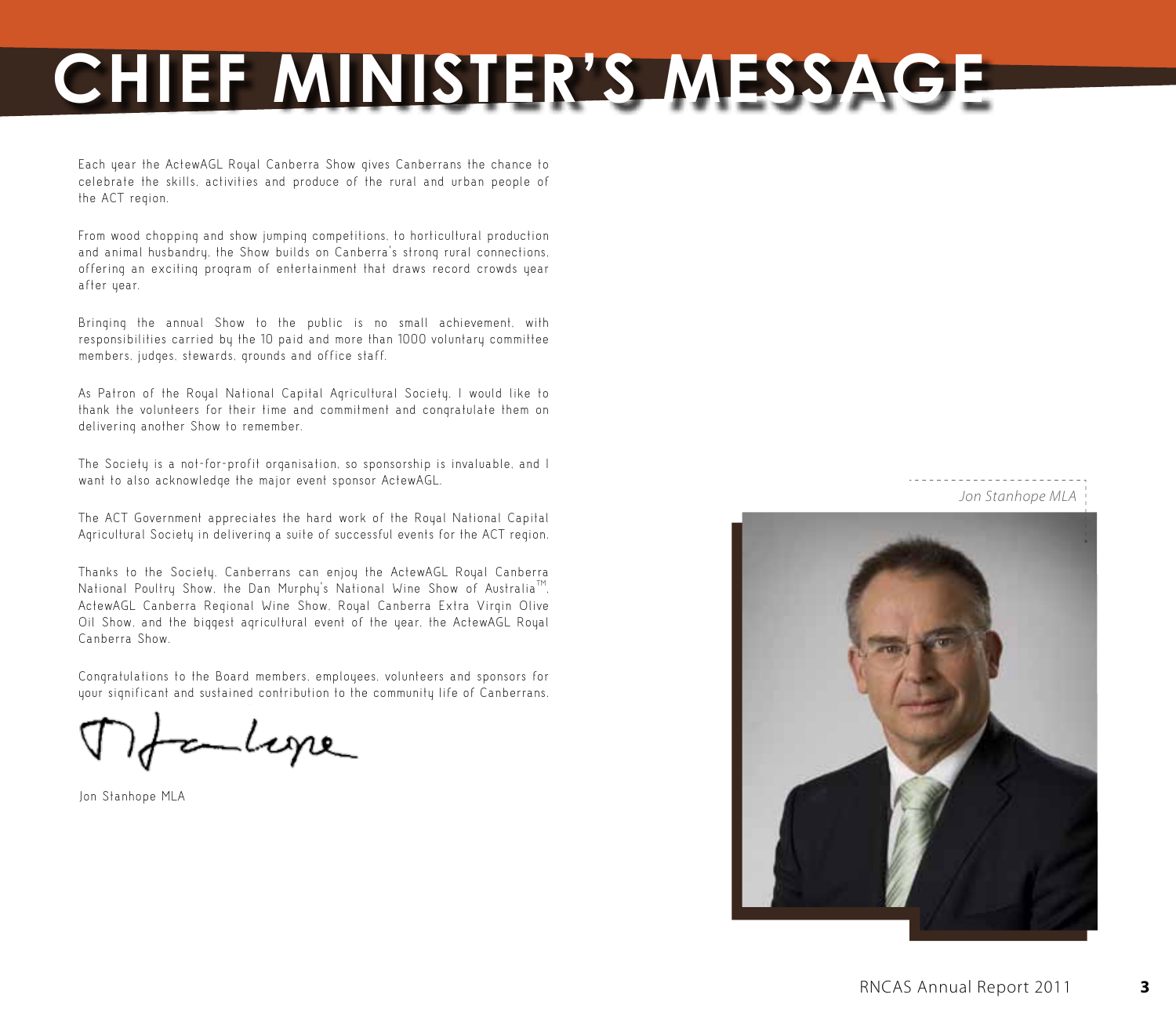# **PRESIDENT'S MESSAGE**

What a splendid success the last 12 months have been. Of my four years as President of the Royal National Capital Agricultural Society this has been the most successful year yet. It was the year when all our efforts from previous years finally came together and we conducted the whole range of our events exceptionally well. My thanks to the general public for their continued support of our efforts to bring the country to them each year.

Last year I listed a number of events that had a significant impact on the Society - one of these being the extreme drought conditions experienced over the past decade. The drought is well and truly behind us and the agricultural exhibits at our flagship event, the ActewAGL Royal Canberra Show, certainly reflected that. The exhibits presented for judging were of the highest number and quality seen in years.

The cattle numbers increased significantly, with the Murray Grey breed being the feature breed. The sheep, goat and alpaca sections had top quality entries, while the wool section has continued to expand since its relocation and this year it had a record number of top quality fleeces.

The ever popular horse section once again ran efficiently with competitors travelling from most States in Australia. To be able to run nine horse judging rings simultaneously as well as showjumping creates a wonderful spectacle and is a credit to the team involved.

The new look Harvest Hall with its vibrant colours, efficient layouts and superb floral exhibits captured the imagination of the 2011 crowds. The cooking displays were extremely popular and well supported, particularly by a number of the local schools. It is encouraging to see such enthusiastic participation from the younger generation.

The art and the craft sections were hugely popular and these sections continue to surprise with their ability to devise new ways to display art and craft exhibits to their best advantage.

The purebred dog section defies the decline in registrations by continuing to increase its entries. Another hugely popular section with our junior visitors is of course the ActewAGL Farmyard Nursery. What a sight to see all our young patrons and baby animals interacting!

The entertainment around the ground and on the Main Arena was world class, with the highlight this year being the Canadian Lumberjacks. The tried and true family style entertainment of Racing and Diving Pigs and the Animal Wranglers received positive comments and of course the Freestyle Motocross and the Hilux Heroes are always a huge crowd favourite.

Throughout the calendar year the Society conducts two wine shows - the ActewAGL Canberra Regional Wine Show and the Dan Murphy's National Wine Show of Australia<sup>TM</sup>. Both of these standalone events received an increase in entries. There were some superb trophy winning wines. As well as this the Society also conducts the Royal Canberra Extra Virgin Olive Oil Show, which features interstate and local oils.

As President, I am grateful for the continuing sponsorship from ActewAGL, our major sponsor. I also value the support of the ACT Government and the EPC Board who manage Exhibition Park. The continual upgrading of Exhibition Park contributes to the overall success of our events. To all our other sponsors and trade exhibitors, we appreciate and value your ongoing support.

I conclude by offering my congratulations to the Board, Councillors, Volunteers and Staff who collectively make our events happen. We are committed to our Agricultural aims and recognise the need to manage our Society as a business enterprise while preserving our volunteer not for profit status. I hope to see you all at the 2012 ActewAGL Roual Canberra Show.

Rod Cromption

*Rod Crompton*

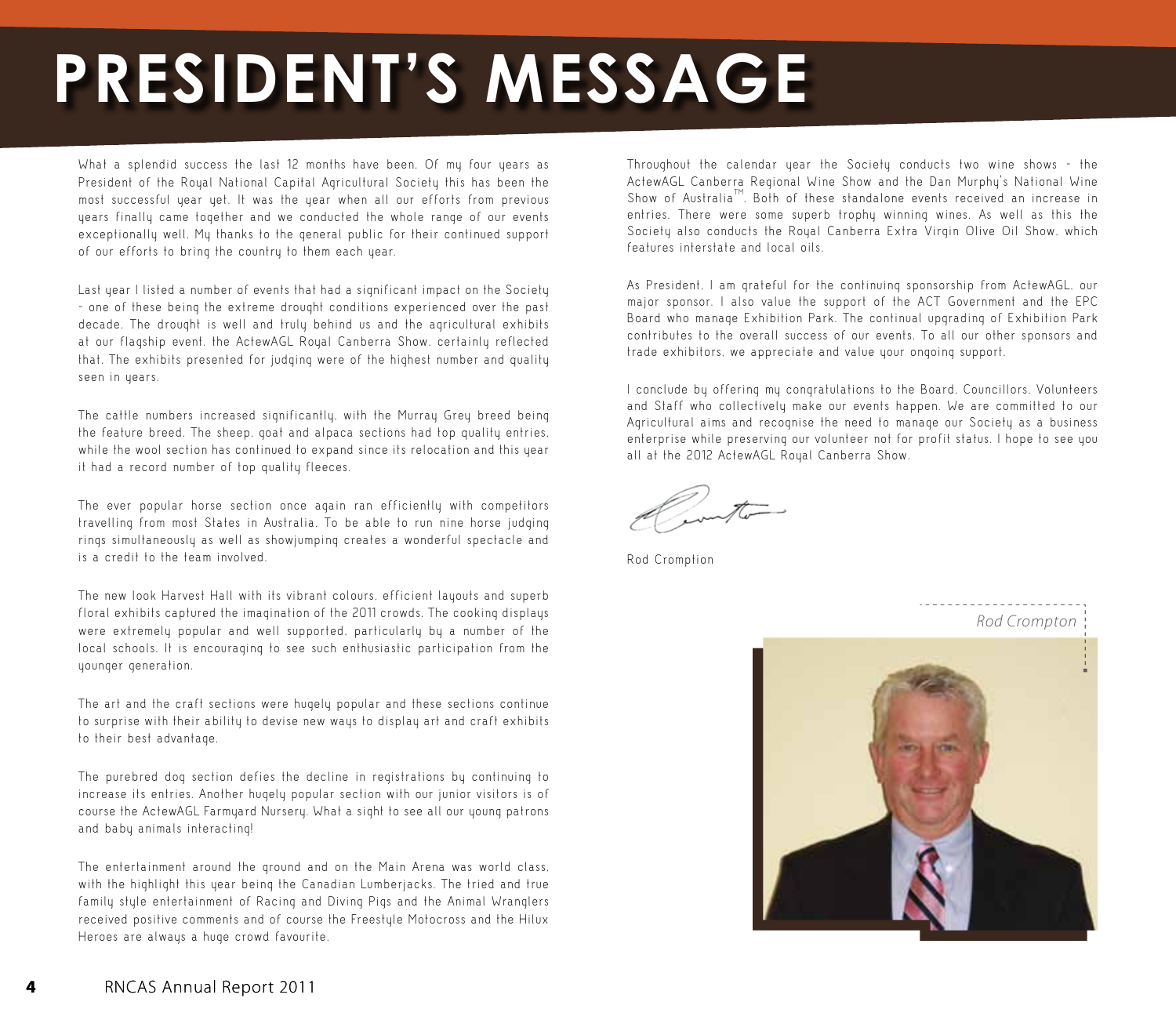# **WHO WE ARE**

The **Royal National Capital Agricultural Society** (RNCAS) is a not-for-profit organisation. It originated from the Ginninderra Farmers' Union, which was established in 1905 to aid district land owners in improving their farming methods with the introduction of scientific ideas. Our first show was held in 1927. Some 82 annual shows later, the RNCAS continues to support and promote agriculture through events, competition and education.

### **Our Organisation**

The RNCAS comprises a board, council, members and staff.

The RNCAS Board provides leadership and direction to the organisation. The Council of 60 provides advice and manages 23 different committees. This is supplemented throughout the year by members, judges and stewards who total around 1,000. These volunteers bring a wealth of expertise in a diverse range of rural, business and professional pursuits.

The RNCAS has a team of ten full time staff who manage the dayto-day affairs of the Society. Our staff are drawn from a variety of backgrounds including agriculture, event management, sales, marketing, financial services, administration and management.

### **We Are Responsible for Organising and Staging**

> The Australian Capital Territory's largest all ages event, the **ActewAGL Royal Canberra Show**, which brings to the National Capital the best the country has to offer in agricultural competitions. To that we add arts and crafts, entertainment, commercial exhibits, carnival rides and show bags.

> The Nation's premier wine show, the **Dan Murphy's National Wine Show of AustraliaTM**, an annual competition to recognise and reward excellence in Australian wines. *Mr Ian Sinclair MHR opening one of the early Shows at Canberra Showground*

- > The district's leading wine show, the **ActewAGL Canberra Regional Wine Show**, a competition designed to improve the quality of local wines.
- > The **Royal Canberra Extra Virgin Olive Oil Show**, which supports an emerging Australian agricultural industry.
- > The **Canberra Times Home, Leisure, Caravan, 4WD and Camping Show**, the number one consumer show in ACT.
- > The **Royal Canberra National Poultry Show** is held annually on a local level and on a national scale every four years. The national show is regarded as the best weekend in the Southern Hemisphere for poultry fanciers.
- > The **Education Days** and Programs provide opportunities for learning and acquiring agricultural skills.

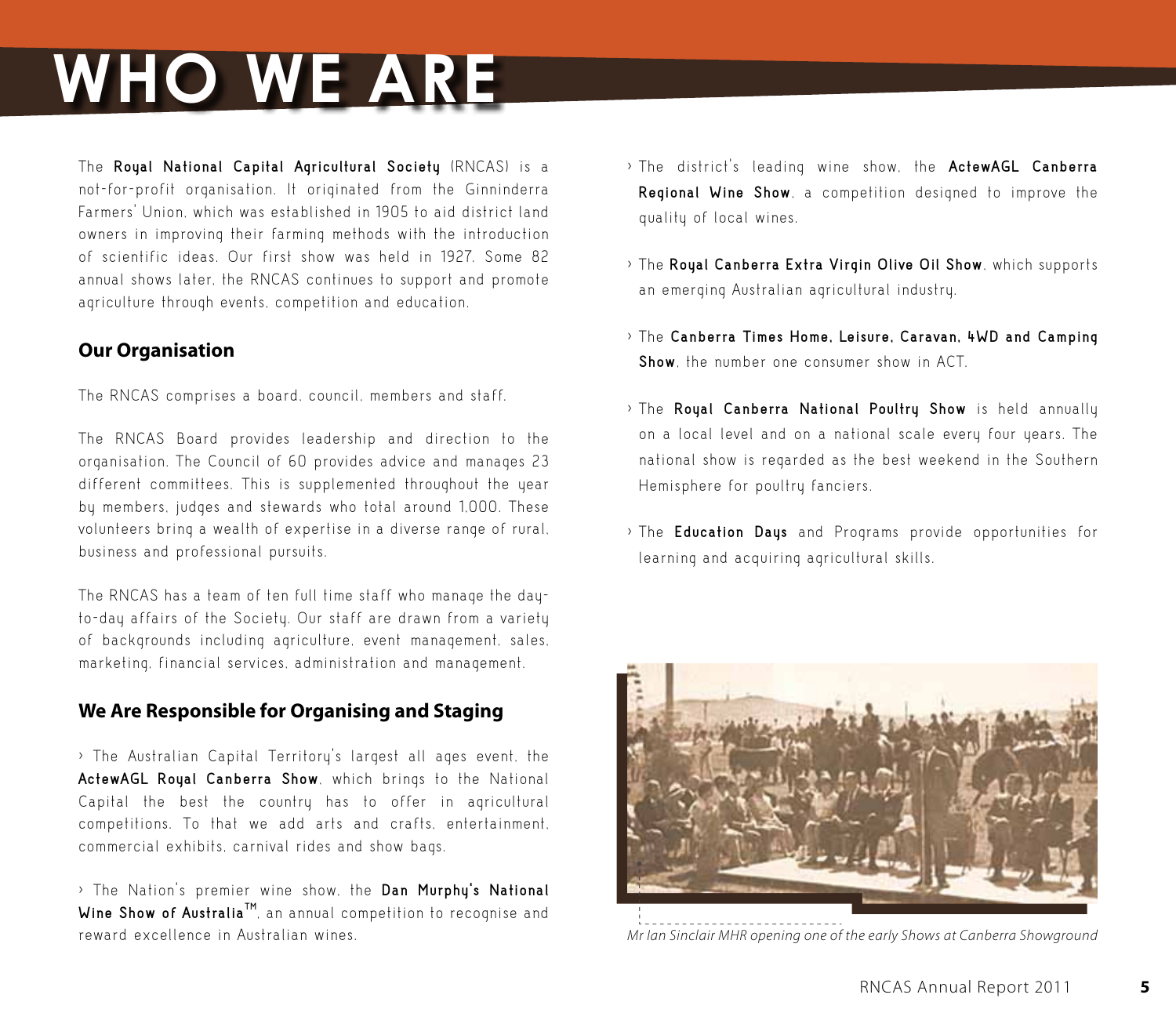# **THE PEOPLE**

Board meetings were held on eleven occasions during the year. Council meetings were held in July, August, October, December, February, March and May.

At the AGM in June for the first time in many years, there was no need for a ballot for any of the positions. Mr Rod Crompton was the only nomination and was consequently elected as President for the next three years. Mr Stephen Beer was elected as Vice President. Mr Michael Kennedy was elected to the Board, along with Ms Kathleen Harvey, who filled the vacancy left by Mr David Metcalf.

Two new councillors were elected. They were Ms Bronwyn Jekyll and former Board member Mrs Su McCluskey.

A meritorious certificate was awarded to Mrs Pat Bowden in acknowledgment of over 20 years' outstanding voluntary contribution to the Dog Section.

### *Board Members (Left to right, top to bottom):*

- *> Mr Rodney A. Crompton*
- *> Stephen E. Beer*
- *> Dennis W. Algie*
- *> Frank C. Wommelsdorff*
- *> Michael B. Kennedy*
- *> Kathleen A. M. Harvey*
- *> Stephen M. Dobbie*







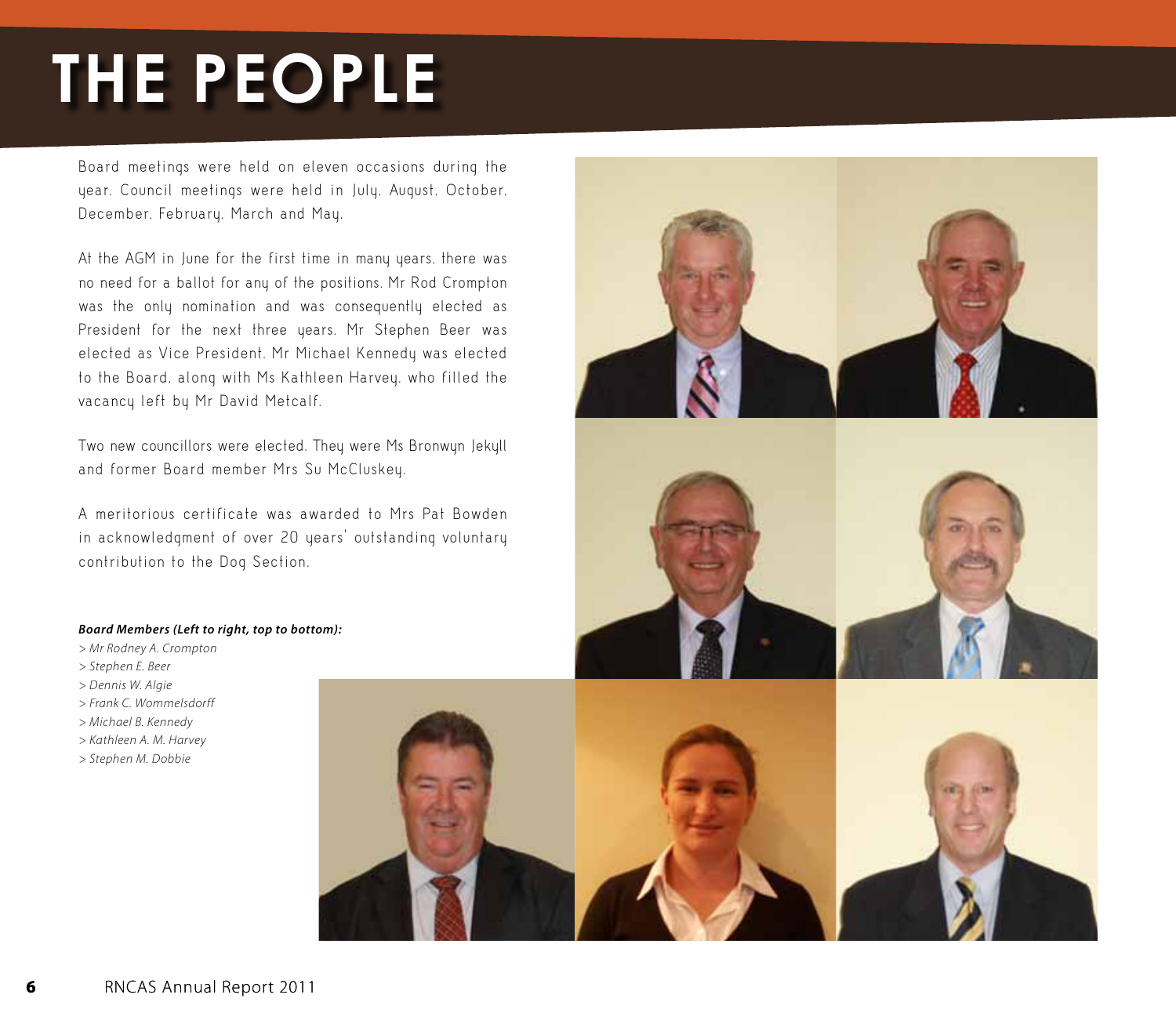# **THE RNCAS**

**Patron<sup>&</sup>gt;** Chief Minister of the ACT - Mr Jon Stanhope MLA

## **Board of Directors**

- > President Mr R.A. Crompton
- > Vice-President Mr S.E. Beer
- > Treasurer Mr F.C. Wommelsdorff
- > Mr D.W. Algie
- > Mr S.M. Dobbie
- > Ms K.A.M. Harvey (elected 29 Jun 2010)
- > Mr M.B. Kennedy
- > Mr D.S. Metcalf (resigned 29 Jun 2010)

## **Honorary Solicitor <sup>&</sup>gt;** Mr D. Hanstein, LL.B

### **HONORARY ARCHITECT** > Mr J. Antoniak, ARAIA<br>**AUDITORS** > RSM Bird Cameron **Auditors<sup>&</sup>gt;** RSM Bird Cameron

**HONORARY LIFE MEMBERS** > Ms M.M. Wheatley (1980), Dr E.F. Riek OAM (1982), Mr F.L. Coonan (1983), Mr W.J. Moore (1993), Mr S.E. Beer (2000), Mr R.A. Kennedy (2003), Mr D.W. Algie (2007), Mr F.C. Wommelsdorff (2009)

**Honorary Councillors<sup>&</sup>gt;** Mr K.J. Keith (1996), Mr B. Champion (1996), Mr V.J. Court (1999), Mr E.A. Carnall OAM (2002), Mrs E. Robinson (2008), Mr P. Trenoweth (2008)

**Finance Committee <sup>&</sup>gt;**Mr F.C. Wommelsdorff, Mr B. Litchfield, Mrs S. White

| Re-Election 2011      | <b>Council Meetings Attended</b><br>(eligible in brackets) | Re-Election 2012      | <b>Council Meetings Attended</b><br>(eligible in brackets) | Re-Election 2013      | <b>Council Meetings Attended</b><br>(eligible in brackets) |
|-----------------------|------------------------------------------------------------|-----------------------|------------------------------------------------------------|-----------------------|------------------------------------------------------------|
| Mr J.G. Allan         | 4(7)                                                       | Mr B. Allan           | 4(6)                                                       | Mr D.W. Algie         | 7(7)                                                       |
| Mr I. Barklamb        | 6(7)                                                       | (elected 29 Jun 2010) |                                                            | Mr S.E. Beer          | 6(7)                                                       |
| Mr A.G. Chesworth     | 7(7)                                                       | Ms M. Barnes          | 2(7)                                                       | Mr J.M. Corcoran      | 4(7)                                                       |
| Mr F.L. Coonan        | 5(7)                                                       | Mr R.W. Buckmaster    | 5(7)                                                       | Mr R.A. Crompton      | 5(7)                                                       |
| Mr M. Corkhill        | 5(7)                                                       | Mr F.A. Cooke         | 7(7)                                                       | Mrs M.L. Davis OAM    | 5(7)                                                       |
| Mr G. Grinter         | 1(7)                                                       | Mrs L.E. Cooke        | 7(7)                                                       | Mr P. Dingwall        | (1, 17)                                                    |
| Mr P. Harvey          | 2(7)                                                       | Mrs S Coulton         | 4(7)                                                       | Mrs J. Duffy          | 5 (7)                                                      |
| Mrs J. James          | 4(7)                                                       | Mr S.M. Dobbie        | 5(7)                                                       | Mrs D. Frater         | 5(7)                                                       |
| Mr M.B. Kennedy       | 6(7)                                                       | Ms A. Farr            | 3(7)                                                       | Mr. C. Hunter         | 6(7)                                                       |
| Mr R.W. McCluskey     | 6(7)                                                       | Ms K.A.M. Harvey      | 5(7)                                                       | Ms B. Jekyll          | 6(6)                                                       |
| Ms L.J. McGrath-Jones | 6 (7)                                                      | Mr D. Hyde            | 6(7)                                                       | (elected 29 Jun 2010) |                                                            |
| Iresigned 1 Mar 2011  |                                                            | Ms S.M. Locke         | 1(7)                                                       | Mr B. Litchfield      | 5(7)                                                       |
| Mr D.C. Metcalf       | 6(7)                                                       | Mr C.T. Merriman      | 3(7)                                                       | Mrs U. Macdermott     | 5(7)                                                       |
| Mr A.J. Moore         | 3(7)                                                       | Mr W.I. Moore         | 5(7)                                                       | Mrs S. McCluskey      | 4(6)                                                       |
| Ms S. Nielson         | 4(7)                                                       | Mr J. Payne           | 2(7)                                                       | (elected 29 Jun 2010) |                                                            |
| Ms M. Norris          | 3(7)                                                       | Ms T. Praff           | 3(4)                                                       | Mr D. McPhie          | 4(7)                                                       |
| Mr A.J. Price         | 3(7)                                                       | (elected 13 Oct 2010) |                                                            | Mr B.J. Patterson     | 6(7)                                                       |
| Mr G.J. Skaines       | 2(7)                                                       | Mr M. Spira           | 1(7)                                                       | Mrs D. Riddell        | 5(7)                                                       |
| Mrs S.L. Tillack      | 1(7)                                                       | Mr P.A. Walmsley      | 6(7)                                                       | Mr A.L.White          | 4(7)                                                       |
| Mrs K. White          | 4(7)                                                       |                       |                                                            | Mrs D. White          | 5(7)                                                       |
| Mrs S. White          | 7(7)                                                       |                       |                                                            | Mr F.C. Wommelsdorff  | 5(7)                                                       |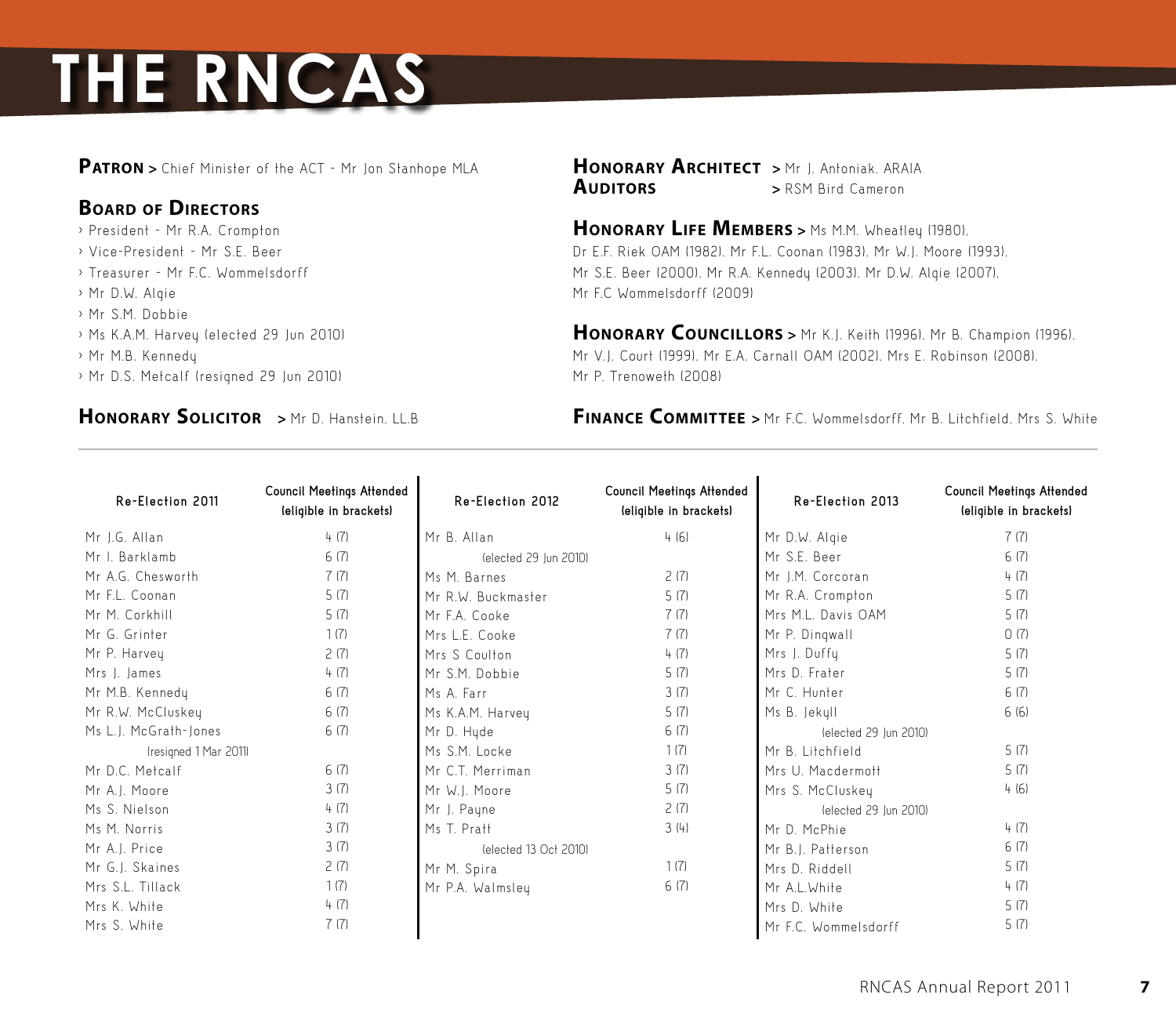# **ActewAGL's MESSAGE**

This year ActewAGL proudly continued naming rights sponsorship of the Royal Canberra Show. For over a decade ActewAGL has sponsored the Royal National Capital Agricultural Society as part of our commitment to supporting local agricultural communities in Canberra and the region.

ActewAGL sold thousands of entry tickets and Bonus Dollar Coupons in the weeks leading up to the show from stores in Civic, Woden, Fyshwick and Gungahlin. ActewAGL's pre-show sales reached \$64,000, surpassing last year's sales.

ActewAGL Alley was again a popular attraction that provided exciting activities and entertainment, including the ActewAGL Farmyard Nursery which is a key highlight. The ActewAGL Farmyard Nursery gave showgoers the chance to get up close and personal with their favourite animals including puppies, kittens, lambs, chicks and calves. Visitors could even have their photograph taken with some of the animals. This year the ActewAGL Farmyard Nursery also featured Ask-A-Farmer, where visitors could ask farm-related questions.

This year the ActewAGL Alley main stage featured favourites like Dr Harry, the National Zoo and Aquarium and Milo the Clown, providing education and entertainment for the whole family. With a focus on local performances, the main stage hosted the Warehouse Circus, Yass High School band and The Salvation Army band as well as ActewAGL's talent completion which saw one lucky Canberra performer winning \$3,000.

ActewAGL Alley also boasted free activities and attractions including face-painting and the latest in electric vehicles on display.

An important aspect of ActewAGL's involvement in the show is raising funds for local charity, Cranleigh School to help support the important work they do for kids with intellectual disabilities. This year ActewAGL raised approximately \$3,800 for Cranleigh School through the sale of Dr Harry Coopers' children's books and other activities.

The ActewAGL trade stand in the Leisure and Lifestule Pavilion featured a competition which gave customers the chance to win \$1,000 off their electricity bill by bundling ActewAGL and TransACT services. Second prize was a Vega Delux three-burner barbeque valued at \$599.

The Privileges hospitality marquee provided Privileges cardholders with exclusive hospitality during the Show.

ActewAGL would like to thank the community for its continued support of the ActewAGL Royal Canberra Show and we look forward to another fantastic event in 2012.



*ActewAGL Alley's main stage featured local performances including youth acts from the Warehouse Circus.*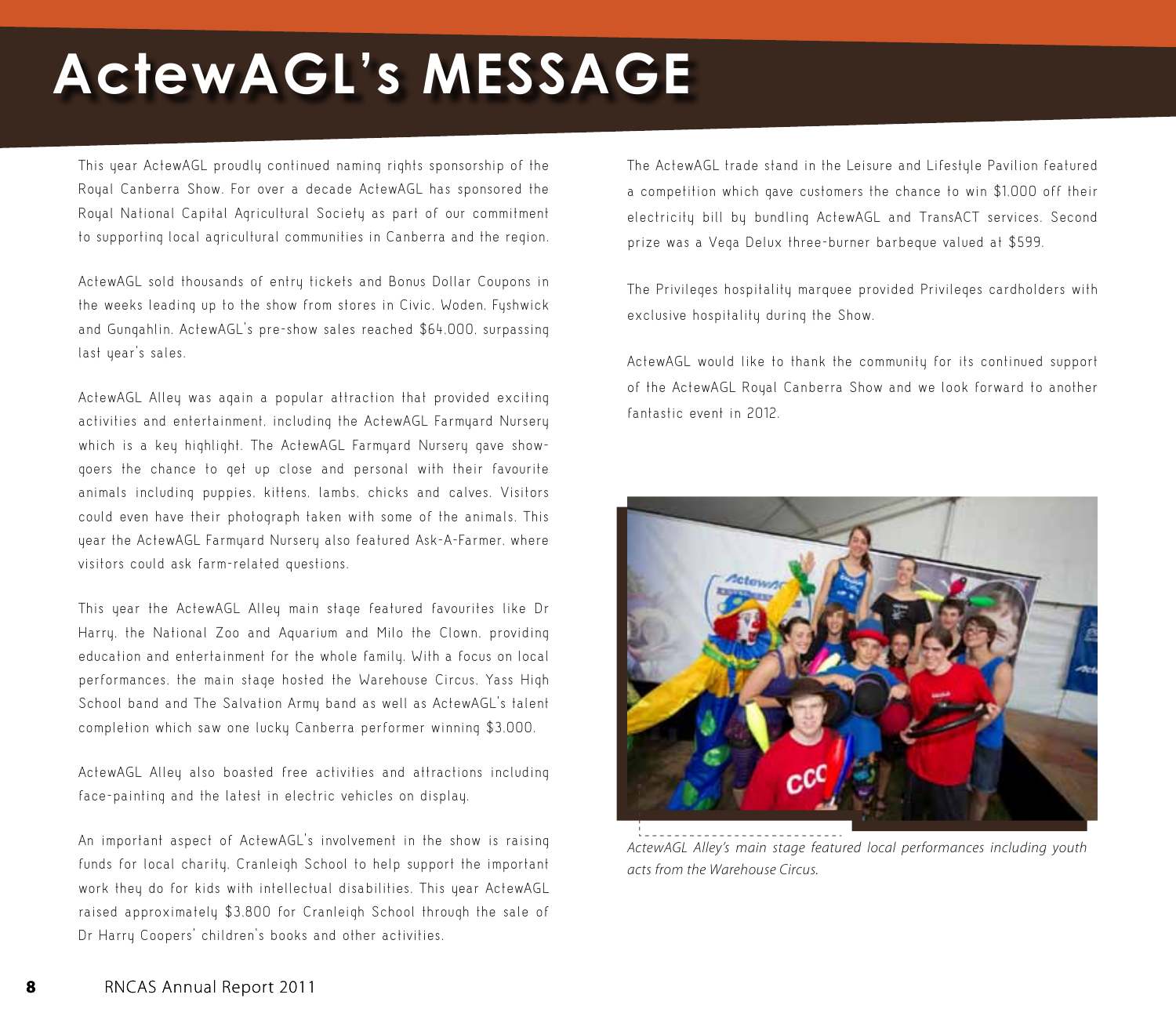# **ActewAGL ROYAL CANBERRA SHOW**

The **ActewAGL Royal Canberra Show** continues to be a prestigious event amongst horse exhibitors, with many entries vying for the opportunity to compete in over 350 classes. Whilst the demand for stables remains high, we were able to provide an extra 52 stables and a new camping location, both of which were well received by competitors. Twenty-four judges from several states awarded over 1500 ribbons and rosettes during the five days of glorious sunshine.

The **Cattle** section this year featured the Murray Grey breed, which was well supported with 137 exhibits. Despite the initial concern that recent floods may have affected numbers, there were more breeds exhibited this year and an increase in overall entries, to the extent that facilities were at maximum capacity. The onsite camping facilities continue to receive positive feedback from exhibitors. Over 600 school children participated in the junior handling and judging sections, which is a wonderful opportunity for them and fosters camaraderie and a sense of responsibility.

Conformation and Agility entries in the **Dog** section continue to grow, which is a pleasing result given that dog entries across the board are declining, possibly due to increasing urbanisation and local government legislation. The use of well respected international judges from as far afield as Hungary, Switzerland, the United States and New Zealand has contributed to our success. The Society continues to negotiate for the Australian Flyball Championships in 2012, which would also likely see numbers increase in this crowd pleasing and lively dog event.

The Woolworths display in the **Harvest Hall** is always a highlight of this pavilion and a book opened at the second stanza of Dorothea Mackellar's famous poem "My Country" was the feature, pertinent given the weather events of the preceding months. Woolworths again conducted a sausage sizzle and provided fresh fruit at affordable prices to the public. Proceeds of the sizzle were donated to Canberra Hospital.

**Cats** were shown in the Snowy River Room on Saturday and Sunday of the Show and remain a popular display for all ages, particularly the more unusual breeds like the Cornish and Devon Rex. Entries were slightly increased this year, with exhibitors enjoying the opportunity to show their feline friends to judges from further afield.

The **Canberra Times Craft Expo** received in excess of 1100 exhibits, some of whom were lucky enough to be housed in the new cabinets. These arrived the day before the Show and contributed to the success of the colourful and unique array of items on display.



### *Photo (Left to right, top to bottom):*

- *> Harness Racing at the Main Arena*
- *> Demolition Derby, the smashing close of the Show*
- *> A fine exhibit competes in Horse in Action*
- *> The ever popular Pig Racings*
- *> Cat shown at this year's ActewAGL Royal Canberra Show*
- *> The glamorous High Velocity Trick Riders*
- *> Fruit and Vegetable Sculpture Bondi Beet*
- *> The entertaining Canadian Lumberjacks*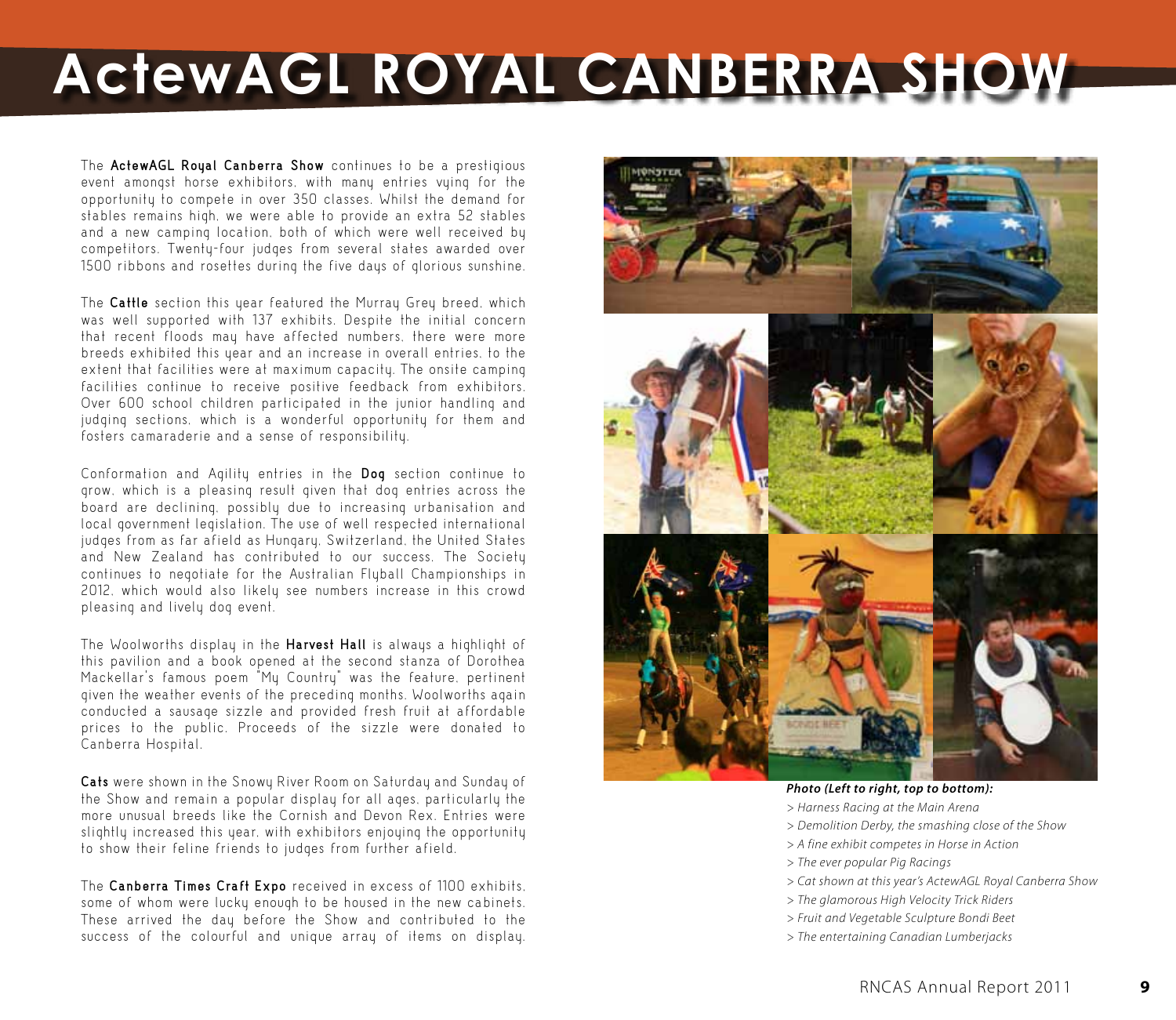# **ActewAGL ROYAL**

The imagination and skill of entrants from various cottage industries who submitted articles depicting the theme "Things of the Forest" was inspiring.

All **Art** classes received entries this year with some entries even being sold as they were being hung, a testament to the quality of entries. The beginning of "Towards Canberra 2013" was a great success and generated a lot of interest in this pavilion. This display involves comparison photographs of Canberra dating back to 1907 and there were nearly 80 images available for viewing this Show, with more anticipated for 2012.

The **ActewAGL Farmyard Nursery** continues to be a favourite with the number of visitors increasing this year. The opportunity for children and parents alike to come into close contact with a wide variety of animals often seen only on the farm is both informative and fun and may account for the many unattended strollers around the pavilion! This year the inclusion of "Ask-A-Farmer" was well received, with many interesting questions being asked and answered.

**Alpaca** fleece entries continue to increase with over 200 entries in the newly structured fleece competition. The alpaca section was relocated to the North of the Goat shed and on the bitumen pavement under marquees. This contributed to a dust free environment which suited both the alpacas, their handlers and the many visitors to the section. There were dynamic displays of alpaca handling and management of yarn, including spinning. The agricultural flavour of the ActewAGL Royal Canberra Show was enhanced by having Alpacas, Goat and Sheep immediately adjacent the main entry.

Competitions were held for Dairy, Angora, Cashmere and Boer **Goats** in this section and entries were up, although a number of exhibits were unfortunately not registered in time and were subsequently disqualified.

The price of lamb has escalated recently and has resulted in boom conditions for breeders of British breed sheep and this helped maintain our entry numbers in the **Westpac Sheep Show**. With numbers close to 500 it maintains its mantle as the biggest sheep show in our district.

### *Photo (Left to right, top to bottom):*

*> A fine exhibit competes in Goat Section.*

- *> Alpaca shown at this year's ActewAGL Royal Canberra Show*
- *> Craft demonstration at the Canberra Times Craft Expo Pavilion*
- *> ActewAGL Alley, one of many popular destinations at the Show*

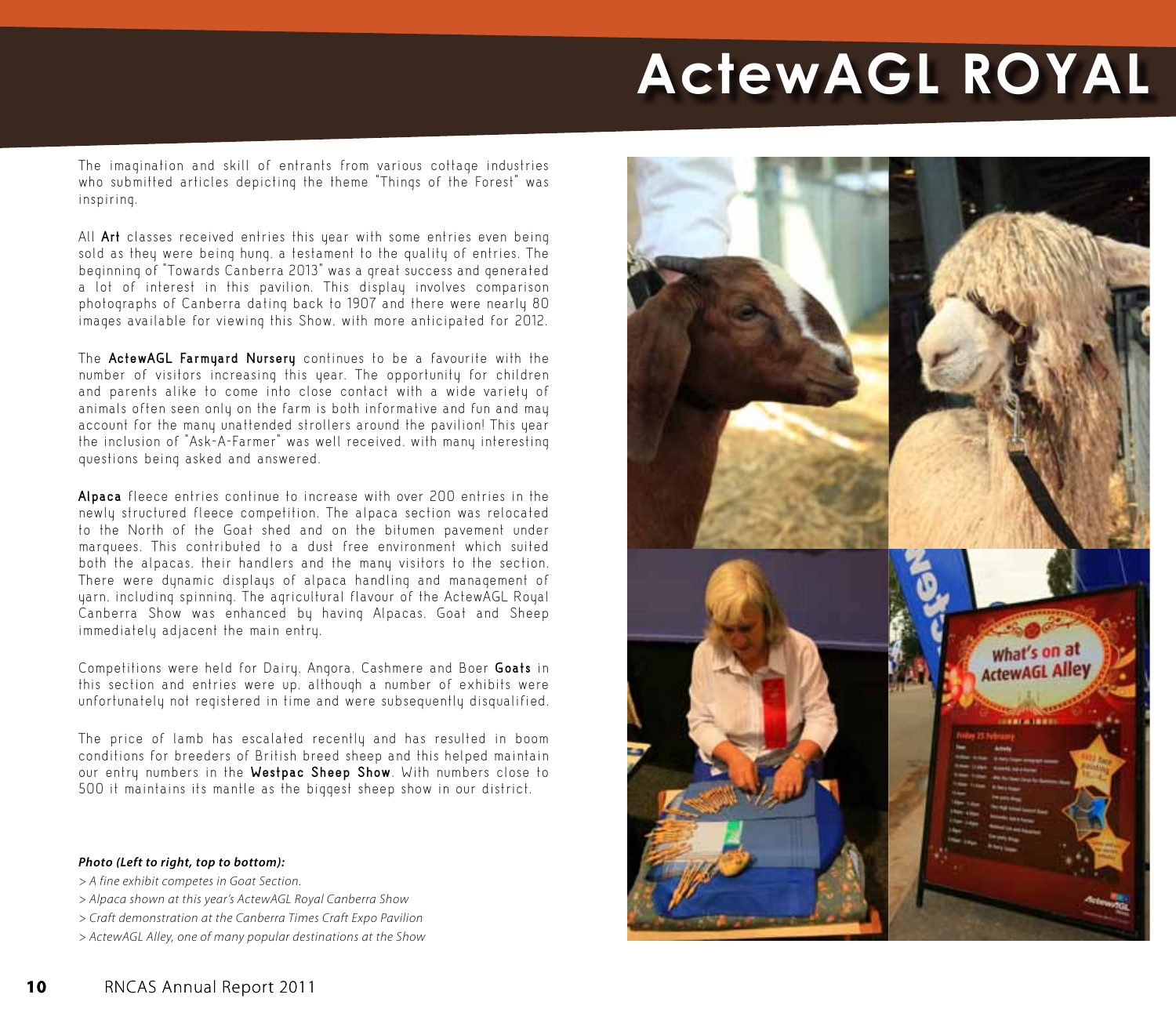# **CANBERRA SHOW**



Some of the finest Merino sheep were on display and this reflects the recent increase in the price of wool.

The **Yard Dog** competition was on hand nearby to educate and entertain the public with how valuable an asset a well trained dog can be on a sheep property.

Enthusiastic and knowledgeable volunteers continue to staff the four strategically positioned **Information Booths** on the showground. The information provided is collated from all sections prior to the Show and assists the public in many ways. As well as judging information, the booths provide free sunscreen and directions to the whereabouts of the next scheduled must-see attraction.

**Entertainment** around the grounds included the Canadian Lumberjacks, who swapped locations with the ever popular Racing Pigs at the eleventh hour. This new addition was both exciting and well attended, with traditional log rolling escapades, exploding toilets, duelling chainsaws and vertical pole climbing. Perennial favourite celebrity vet Dr Harry Cooper was on hand to chat with kids and adults alike and provide autographs. Animal Wranglers returned to amaze audiences with their antics and on the arena the HighVelocity Trick Riders had the crowd gasping at both their daring stunts on galloping horses and the lovely ladies in Lycra. The Hilux Heroes provided bonus arena entertainment by pretending to be in the Demolition Derby a day early. Sunday evening saw the destruction of eleven cars, two of which were determined not to go out without a lengthy battle. Equestrian events such as campdrafting, show jumping and tent pegging never seem to lose their appeal with spectators. A show record was achieved in the Bareback Showjumping Challenge on Saturday night with local rider Stephen Dingwall and Cavalier Cudose clearing 1.82 metres.

Show attendance was increased from the previous year with people staying longer which is evidence of the enduring popularity of agricultural shows where people are provided with a glimpse of agriculture, rural lifestyle and the significant contribution that farms and rural communities make toward shaping Australia.

### *Photo (Top to bottom):*

- *> The popular log rolling of the Canadian Lumberjacks*
- *> Freestyle Motocross continued to entertain the crowds*
- *> The first appearance of the Lawnmower Racers*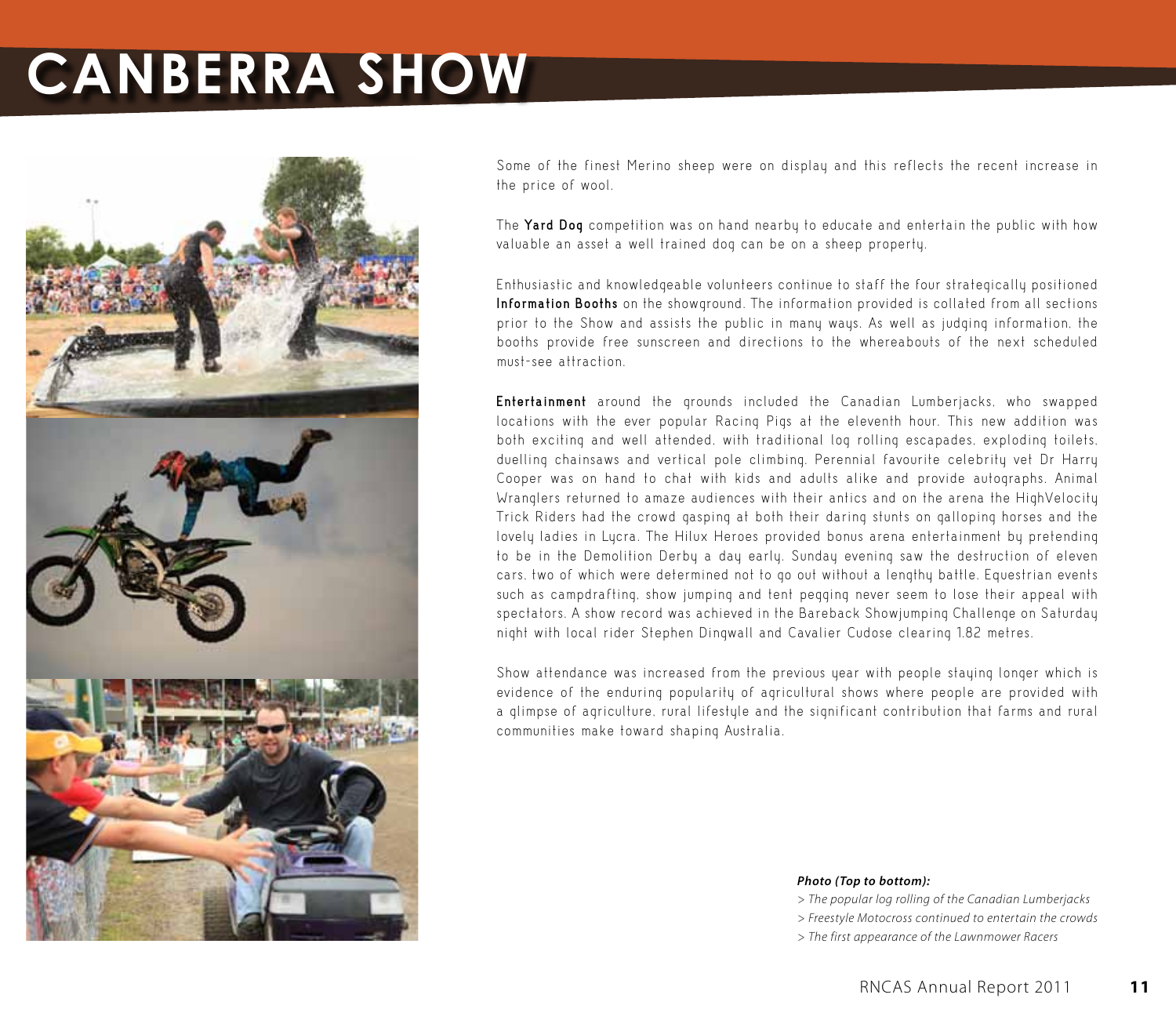# **ActewAGL ROYAL CANBERRA SHOW**

### **Sponsorship**

Our successful delivery of the "SmokeFree" message in Sideshow Alley had the result of a withdrawal of funding by ACT Health Promotions Grants. Whilst achieving the targeted outcome of a "SmokeFree" area the removal of this substantial funding meant more creative approaches were required with current sponsors and new methods employed for attracting potential ones.

ActewAGL Alley was better branded than ever before with an eye catching inflatable "gateway" and accessible display of SmartCars. Dr Harry, Cow Pat Bingo and "Ask-a-Farmer" in the Farmyard Nursery held patrons for a longer period of time and created interest for all ages.

Our Corporate Marquees were again a great success this year, attracting the Canberra Airport, ActewAGL and SNP, who broke client attendance records with over 100 guests.

The Tradies, one of our longest and best supporters, provided entertainment to patrons in the Tradies Central Park as well as improved facilities at the Club and accommodation for our judges at their refurbished Quality Hotel.

Woolworths promoted the Show online through their Everyday Rewards Card, as well as continuing their valued presence in Hort/Prod and Cattle.

The Canberra Times Craft Expo provided a great service to the creative members of the Canberra community as well as excellent promotion and coverage of our Show.

Again Canberra Milk supported our volunteers through provision of shirts for the Information Booth and Nestle Peters supported Senior's Day with free ice creams for the older community.

Westpac Agribusiness continued its solid support of our Sheep Section and the Murray Grey Society attracted Rabobank for the Cattle Feature Breed and as well as leveraging additional support for the McGrath Foundation.

A successful result was achieved with overall Sponsorship revenue of \$380,295.

### **Commercial**

Sales of commercial space totalled \$396,376, an increase on last year. Many more retail purchases are being made online which has meant traditional forms of advertising and promotion are declining. However displaying products and services at the Show gives the customer the opportunity to see the product first hand, look at a real demonstration or talk to human being face to face. This edge has helped the Society maintain this important source of revenue. Commercial traders pedalling their wares also adds an enjoyable aspect to the Show experience.

### **MARKETING**

An integrated marketing campaign was implemented to promote the ActewAGL Royal Canberra Show this year. Great publicity about the Show was generated during the campaign with news articles in print media, footage on television and interviews on radio stations.

More than 400 television commercials with five different stories were run over the two weeks leading to the Show. Local and regional radio stations were used to air 400 radio commercials. This year saw Mix 106.3 broadcast live from the Show over the three days.

A Facebook page of the ActewAGL Royal Canberra Show was used to create awareness of the Show among followers and their networks. Great responses were generated from this social media platform and that provided huge potential for promoting the Show.

A revamped website was introduced this year and had more than 6,820,000 hits and over 453,000 page views during February.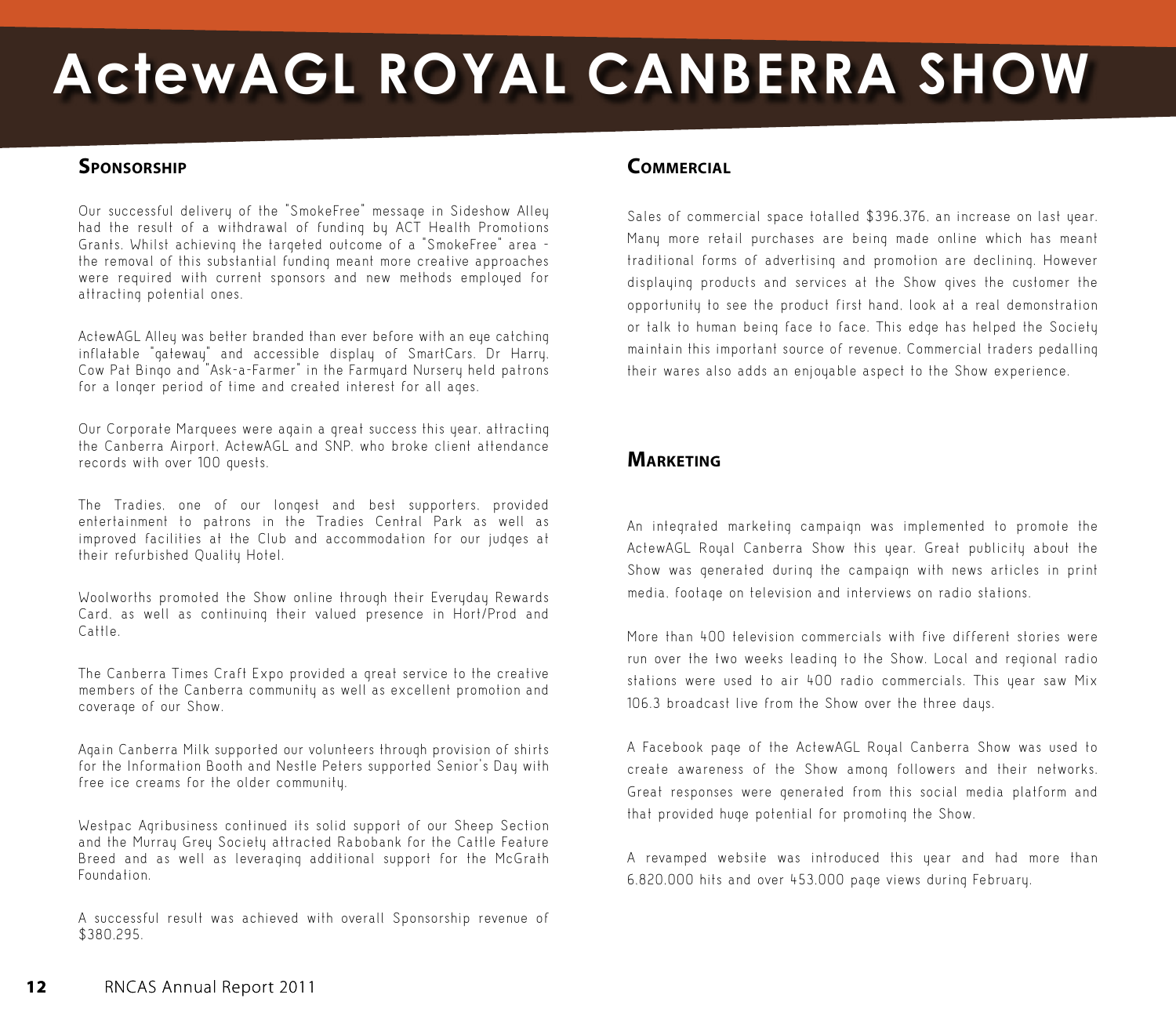# **2010 IN REVIEW**

### **Royal Canberra National Poultry Show**

The Queen's birthday weekend in June is known amongst poultry fanciers as the time to polish feathers and compete in the Royal Canberra National Poultry Show. The Show was opened by Chief Minister Mr Jon Stanhope MLA, who also provided his services as judge of the newly introduced egg classes.

There was an increase in new exhibitors, with nearly 1100 birds entered, including a number of Barnevelders, the 2010 feature breed originating from the Netherlands. These are a medium heavy dual purpose fowl laying a good number of eggs but also yielding a reasonable carcass. The Netherlands Embassy supported by providing flags, posters, pens and information, making the display both colourful and informative.

The Champion Hard Feather was exhibited by Doug Wallace from Orange, with the Champion Soft Feather being exhibited by Kevin & Kristine Adams from Darlington Point. Margaret Day from Carwoola exhibited the Champion Waterfowl, an Indian Runner Duck and Champion Egg Exhibit was won by local, Emily Patterson.

The feature breed for the 2011 show is the Dorking, an English breed having five toes and brought to Great Britain by the Romans and Julius Caesar.

2012 coincides with the Olympics, when the Poultry Show becomes truly national in its scope and preparations are already under way for the big one!

### **Royal Canberra Extra Virgin Olive Oil Show**

The 9th Royal Canberra Extra Virgin Olive Oil show received 43 oil exhibits from 20 exhibitors, which is the first time entries have declined over the previous year. This reduction corresponds with the first ever annual decline in production of Extra Virgin Olive Oil since the renaissance of the Australian olive industry in the mid 90's. It also reflects a difficult growing season in Eastern Australia whereby hot weather during flowering reduced fruit set and substantial rain occurred just before harvest resulting in oils with low polyphenol levels and in some cases caused unwanted delays in harvesting.

Polyphenol levels in olive oil are a very good indicator of style - the higher the level, the more robust the oil. The 2010 average relates to a mild to medium style of oil, coming in at 175mg/kg. Making vibrant oils in the mild style is challenging as attention to detail during processing and (particularly) storage is paramount.

Despite decreased entries, the exhibited oils were of a consistently good standard. Gold medal standard oils were awarded across most of the classes which suggests a consistent level of quality. The Champion Oil of the Show was won by Currawang Olives from Bowral, NSW, with a Frantoio variety.





*Logo of the 2012 Poultry Show, designed by Jessica Johnson Chairman of Judges Mr Richard Gawel (right) and Associate Judge Mr Marcus Dimabuyo judging the olive oil*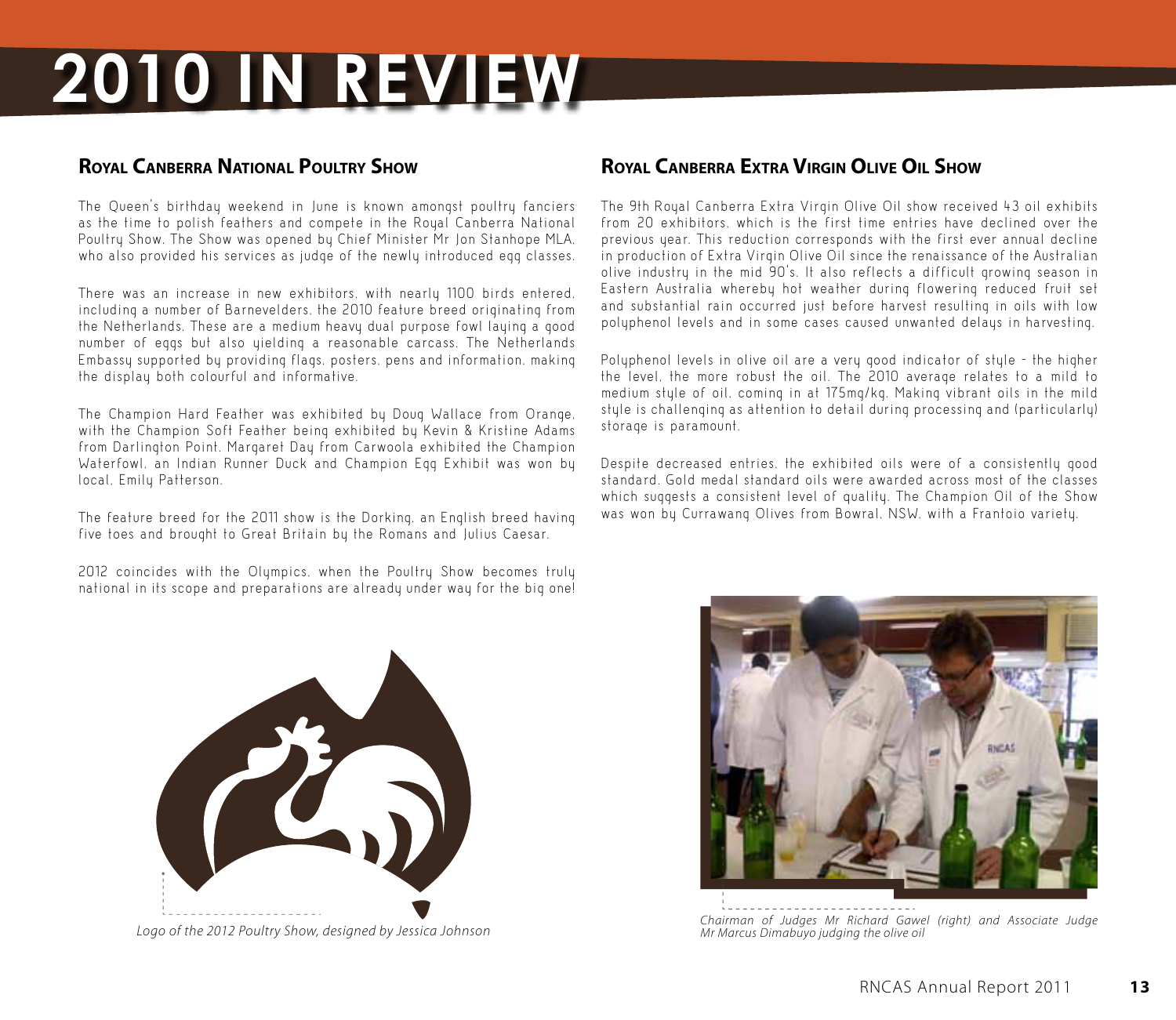# **2010**

## **ActewAGL Canberra Regional Wine Show**

The ActewAGL Canberra Regional Wine Show, a well established and successful part of the annual Australian wine show calendar, continues to attract quality entries.

The 2010 Show, held from 16 to 18 September, attracted 285 entries from 49 exhibitors. The judging panel was chaired by Ben Edwards, Co-President of Sommeliers Australia, author of The Wine Guide and a panel chair at the Dan Murphy's National Wine Show of Australia<sup>TM</sup>. He was assisted by Jim Chatto, winemaker at Pepper Tree Wines and a director of Alchemy Wine Consulting; and Mike Bennie, a freelance wine writer.

A total of 127 medals were awarded (45 percent of exhibits): 24 gold, 28 silver and 75 bronze confirming the high quality of exhibits. Eleven trophies were awarded. The Riesling and Shiraz classes were outstanding with 11 exhibits out of a total of 18 awarded medals in the Riesling class, and 18 medals awarded to 22 exhibits in the Shiraz class.

A new trophy was introduced this year for the Best Canberra District Shiraz in honour of Dr Edgar Riek, considered by many to be one of the founding fathers of the regional wine industry. The trophy is proudly sponsored by the RNCAS. Clonakilla was awarded three trophies for its outstanding 2009 Hilltops Shiraz and Helm Wines two trophies for its top quality and highly successful 2009 Premium Riesling.

Trophy winners were:

- \* Best Riesling 2009 Helm Wines Premium Riesling
- \* Best Chardonnay 2008 Barwang Estate Chardonnay
- \* Best Dry White Other Varieties 2009 Eden Road The Long Road RHE
- \* Best Dry White of Show 2009 Helm Wines Premium Riesling
- \* Best Shiraz 2009 Clonakilla Hilltops Shiraz
- \* Best Canberra District Shiraz 2009 Lark Hill Shiraz Viognier
- \* Best Cabernet and/or Merlot 2009 Pankhurst Cabernet Sauvignon
- \* Best Dry Red Other Varieties 2009 Centennial Vineyards Bong Bong Australian Red
- \* Best Dry Red of Show 2009 Clonakilla 2009 Hilltops Shiraz
- \* Champion Wine of Show 2009 Clonakilla Hilltops Shiraz
- \* Most Successful Exhibitor Barwang Estate

The 2011 Show will be held from 14 to 16 September at the Terrace Restaurant at Exhibition Park in Canberra.

### **The Canberra Times Home, Leisure, Caravan, 4WD and Camping Show**

The 2010 Show was a great success. Public attendance increased by ten percent on the previous year to the delight of the 350 exhibitors and as a result, many reported record sales.

An aggressive approach from the sales team resulted in an increase in sales of sites. New attractions including demonstrations by master chef Tim Muxlow and an exciting trial bike display helped attract and entertain the crowds. These were supported by a commercial display of motor bikes. It is important to continue to expand the commercial base of the show and find additional leisure/commercial concepts that keep the show relevant to a wide audience.

Profit from this show continues to play an important role in underpinning the Society's financial results.



**Photo (left to right):** > Regional Wine Show Associate Judge, Fergus McGhie from Mt Majura Vineyard, judging the wines

> One of many trade displays at the Home Show.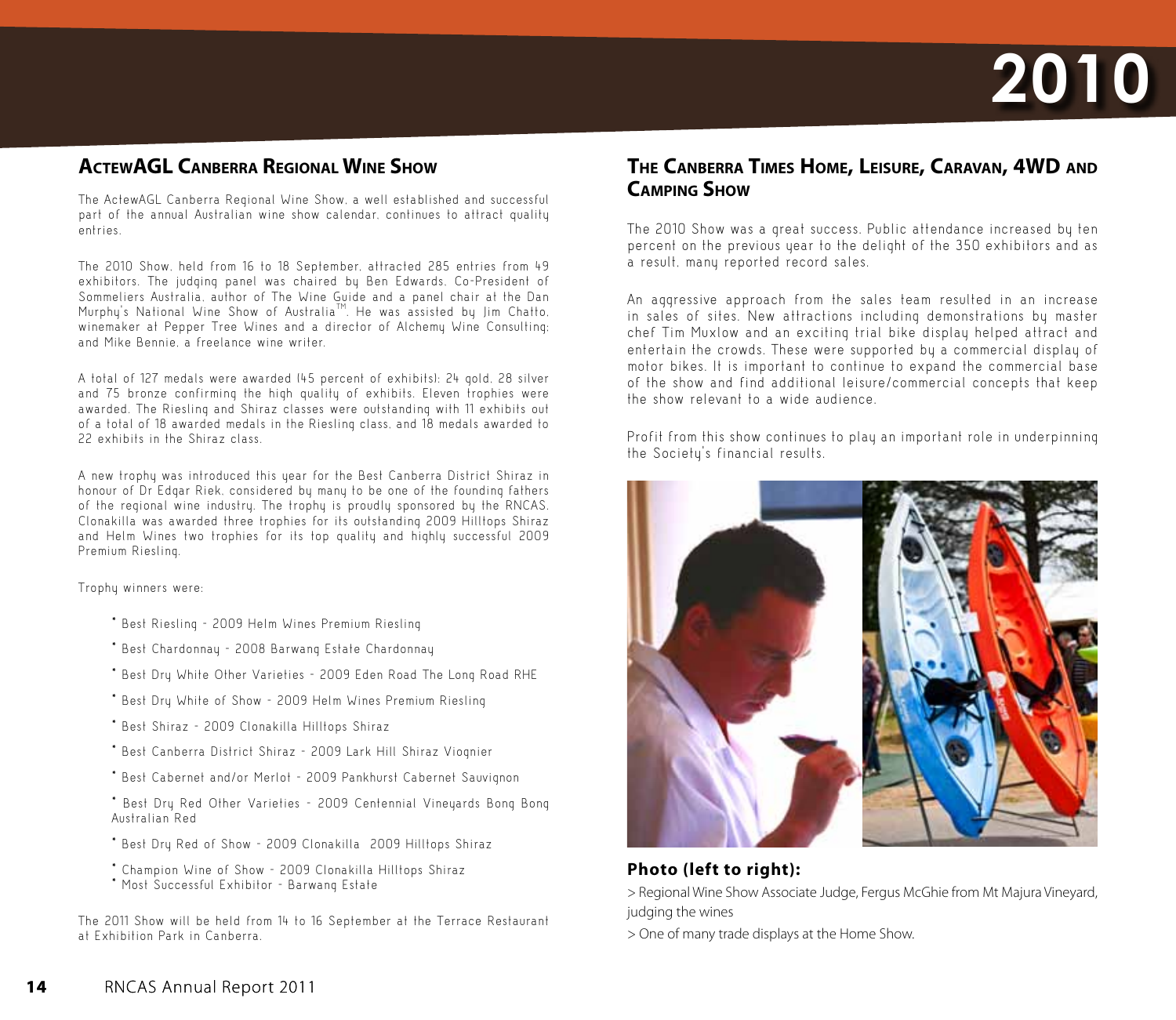# **IN REVIEW**

## **Dan Murphy's**

## **NATIONAL WINE SHOW OF ALISTRALIA**

The National Wine Show was very pleased to welcome Dan Murphy's as the naming rights sponsor for 2010. This Show was also the first Show following the retirement of Bill Moore after 31 years. Bill's leadership ensured that the Show became the most prestigious Australian wine show.

The Show also welcomed four new corporate partners to complement Oakton as major sponsors. These were: ACTEW Corporation, Fujitsu, TransACT and Yellow Edge. Without the generous sponsorship of all our sponsors, the Show would not be able to maintain the high standards necessary to remain at the forefront of Australian wine shows.

The new committee has maintained the Show's reputation for innovation and leadership, making many changes to the entry conditions. Changes included the introduction of single vineyard classes and a reduction in volume requirements across all classes, encouraging smaller wineries to enter. These changes resulted in an increase in entries by more than twenty percent with many exhibitors entering for the first time. The Show this year excluded wines from New Zealand, making it a truly national event.

The committee is assisted by an advisory panel of people with vast experience in the wine industry. The current panel comprises Tom Carson, James Halliday AM, Tim Kirk, Bill Moore and Dr Edgar Riek OAM.

The judging panel was led by chairman of judges Tom Carson, and included international judges Tim Wildman (UK) and Warren Gibson (NZ). The continuing reputation of the Show ensures that it is able to attract the best show judges from Australia and internationally.

It was very pleasing to see trophy winners spread across all States except Queensland, and across small, medium and large wineries. The Len Evans Memorial Trophy for Best Table Wine of the Show was awarded to Vasse Felix for its 2009 Heytesbury Chardonnay. **Photo (top to bottom, left to right):**



> The Len Evans Memorial Trophy, sponsored by Dan Murphy's

- > Mr Peter Nixon, National Fine Wine Manager at Dan Murphy's
- > Vasse Felix achieving the Len Evans Memorial Trophy for the Best Table Wine of the Show
- > Bay of Fires achieving the Best Dry Red Wine Trophy, sponsored by TransACT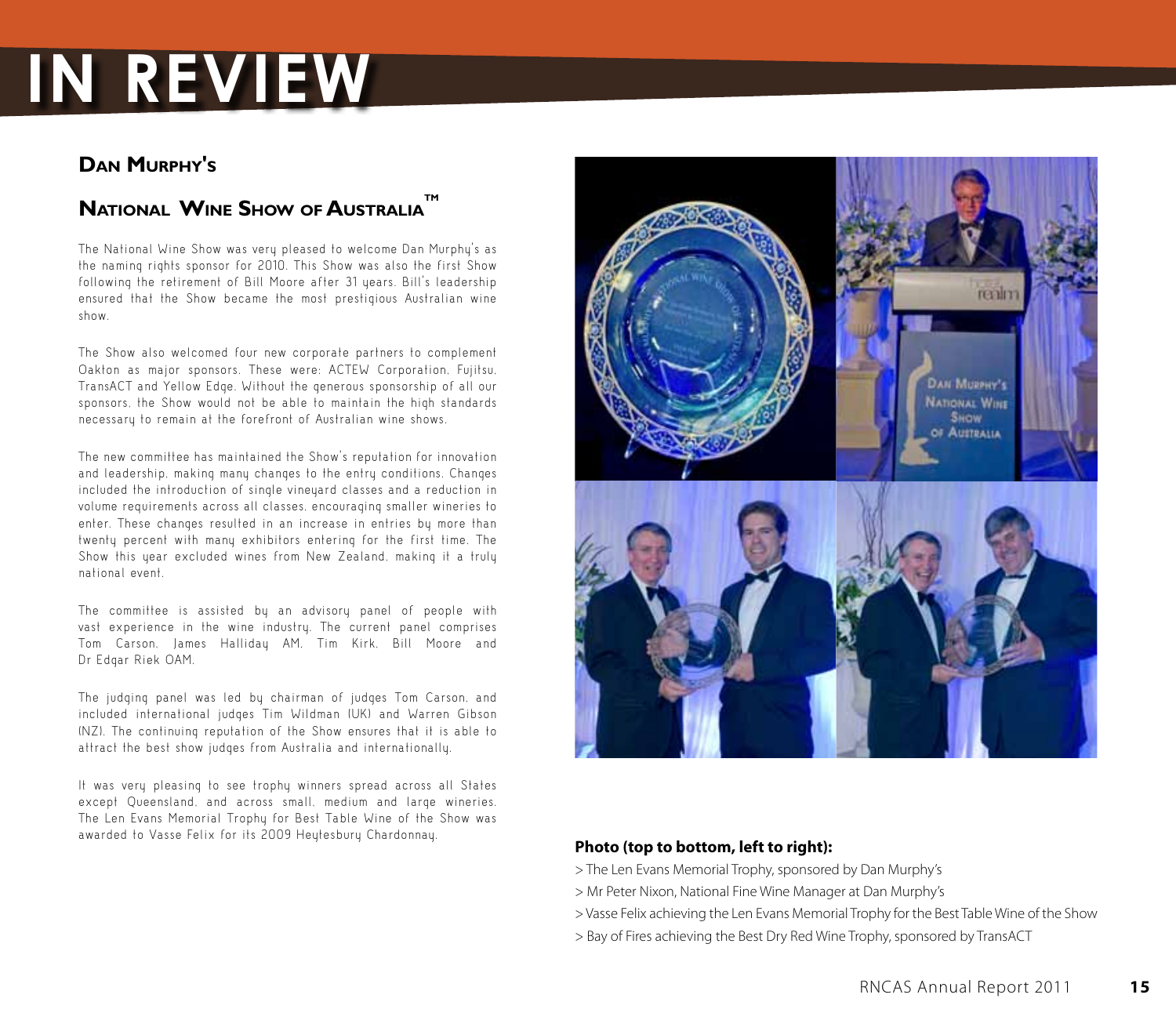# **CEO'S MESSAGE**

In 2011, the ActewAGL Royal Canberra Show retained its agricultural "feel". On arrival through our main gate, the public were presented with an array of farm animals alpacas, goats and sheep. It was the first time these animals had been located together. The logistics to achieve this were an example of the excellent cooperation between our sections, volunteers and staff. With the help of the Hall Rotary Club, who run the very successful Farmers Market, we were able to erect over 700 animal pens in just under four hours.

The agricultural theme was woven through our major entertainment acts. The Racing Pigs, the HighVelocity Trick Riders and the Animal Wranglers all featured animals found on our farms. The Canadian Lumberjacks were an entertaining off shoot of one of their country's major agricultural pursuits, the timber industry.

The ACT Government continued to demonstrate their support for the ACT's premier event complex Exhibition Park in the ACT's 2011/12 Budget. There will be major renovations of the Leisure and Lifestyle Pavilion plus a major upgrade and/or a new toilet block in the vicinity of the ActewAGL Farmyard Nursery, Yard Dogs and Cattle Area. Toilet block number four is over 50 years old and needs replacing or upgrading.

The 2011 ActewAGL Roual Canberra Show was one of the most popular shows in the last thirty three years. This was evidenced by our customers who enjoyed the perfect weather and the Show experience which meant they stayed much longer than previous years. This augured well for our food outlets, traders and Sideshow Alley who reported brilliant sales figures.

Our Dan Murphy's National Wine Show of Australia<sup>TM</sup> had its biggest sponsorship in its thirty three year history. The Canberra Times Home, Leisure, Caravan, 4WD & Camping Show continues to be our major profit centre.

This was my final ActewAGL Royal Canberra Show as CEO and I am leaving the Society in very good shape. We have a dedicated and professional team of staff members who now have all done at least two Shows. Our Councillors, Board and over 1000 volunteers all come together to produce wonderful events that are equal to any in Australia. I thank everyone for their support and teamwork over the past eleven years.

It has been an honour and privilege to serve you.

G. Cannock

Geoff Cannock

*Geoff Cannock*

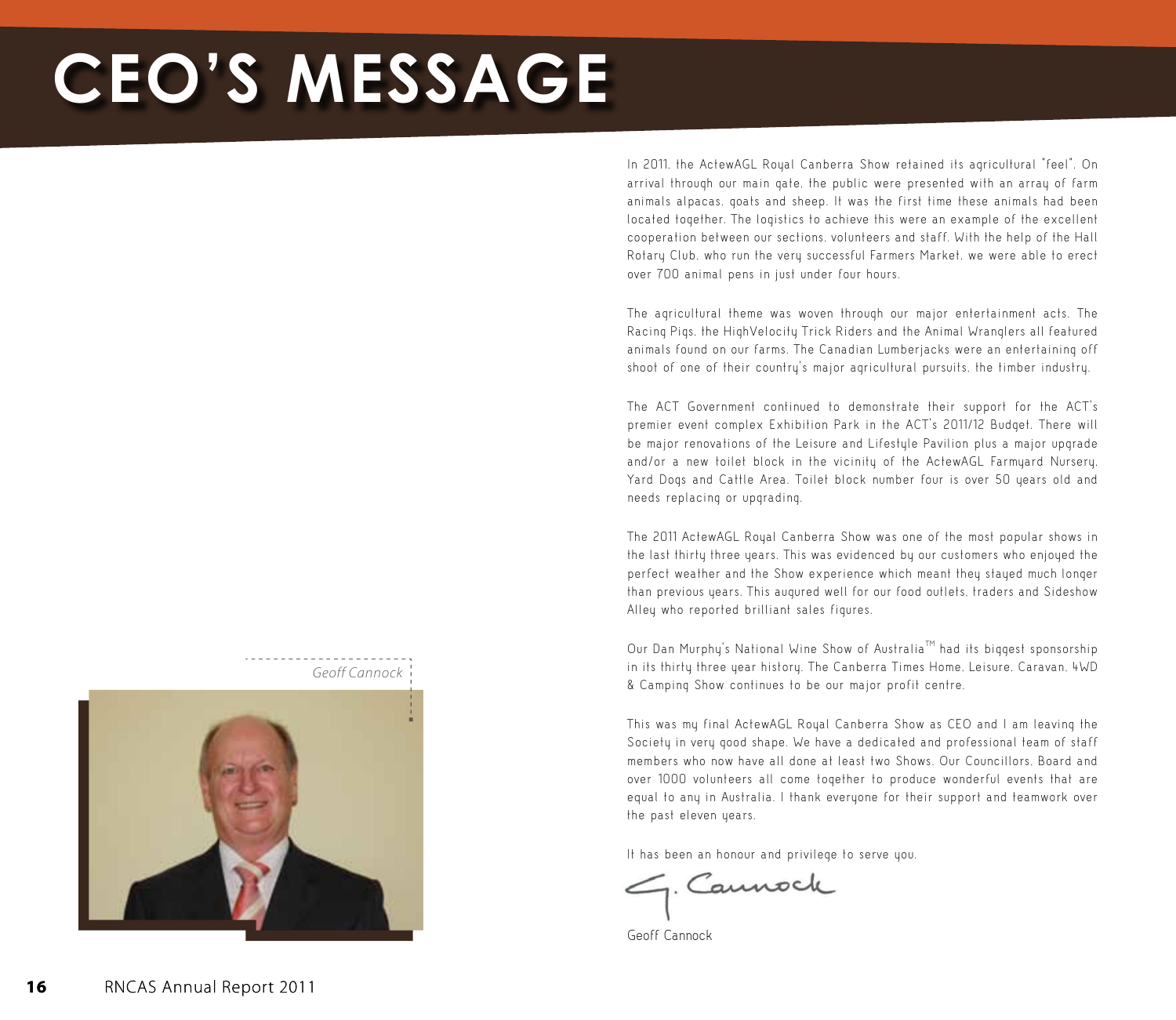# **FINANCIAL REPORTING**

The Society has recorded a small surplus of \$11,458 which after non-cash items produced a cash surplus of \$196.908.

The challenge for the Society is balancing the level of income particularly entry fees and gate prices against what our competitors and public can reasonably afford. Events are labour intensive with cost centres such as administration staff, cleaners, security and ticketing at an all time high due in part to the ACT's very low unemployment which has the inevitable inflationary effect of pushing up wage costs.

The Society has an active Finance Committee which reviews all expenditure and makes recommendations to the Board on budgets and other financial matters. I take this opportunity to thank my fellow members of the Finance Committee, Mr Ben Litchfield and Mrs Sue White, for their input over the past twelve months.

Frank Wommelsdorff

For the year ending 31 March 2011

## **FINANCIALS**

Directors' Report, Directors' Declaration, Auditor's Independence Declaration, Income Statement, Balance Sheet, Statement of Changes in Equity, Cash Flow Statement, Notes to the Financial Statements, Independent Audit Report.

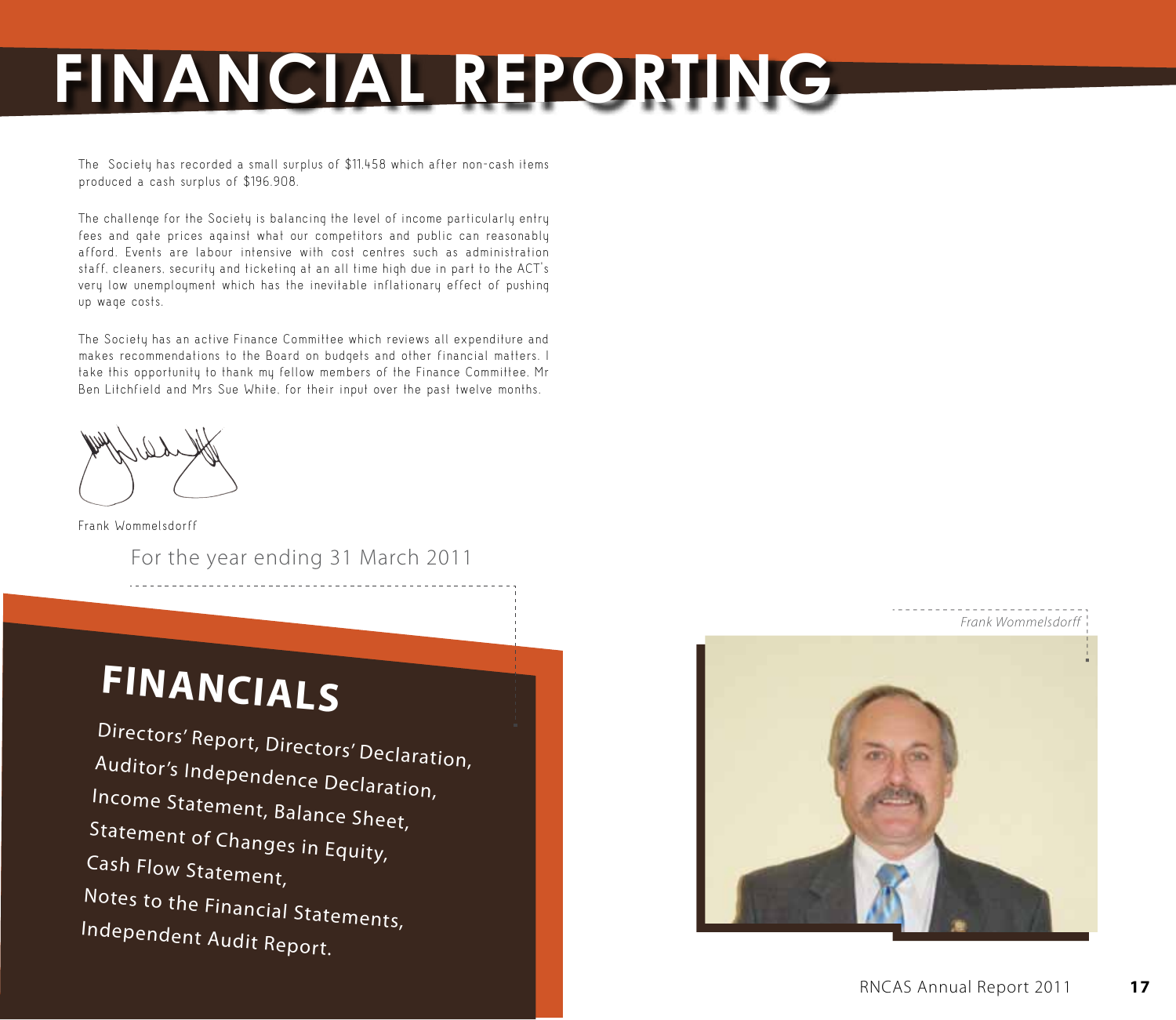## DIRECTORS' REPORT

For the year ended 31 March 2011

Your directors present their report on the company for the financial year ended 31 March 2011.

### **Directors**

The names and qualifications/experience of the Directors in office at any time during, or since the end of, the year are:

| Names                                         | Qualification/Experience           |
|-----------------------------------------------|------------------------------------|
| Rodney A. Crompton                            | Farmer                             |
| Frank C. Wommelsdorff                         | <b>Business Consultant-Finance</b> |
| David C. Metcalf Iresigned 2 May 2010)        | Lawyer                             |
| Stephen M. Dobbie                             | <b>Business Manager</b>            |
| Stephen E. Beer                               | Contractor                         |
| Michael B. Kennedy                            | General Manager Facilities         |
| Dennis W. Algie                               | Refired                            |
| Kathleen A.M. Harvey lappointed 21 June 2010) | Geologist/Researcher               |

Directors have been in office since the start of the financial year to the date of this report unless otherwise stated.

### **Principal Activity**

The principal activity of the company in the course of the financial year was that of an Agricultural Society. During the year there were no significant changes in the nature of the Company's activities.

### **Long Term Objectives**

> to promote the development of agricultural, pastoral and horticultural industries in the Australian Capital Territory and the surrounding region. > to conduct exhibitions and competitions for:

(i) agricultural, pastoral and horticultural products;

(ii) arts, crafts, inventions, machinery and techniques used in industry,

> to establish relations, and promote the exchange of views and information, with similar organisations in Australia and in other countries.

> to maintain and grow membership numbers,

> to encourage and provide facilities for research and study in agriculture and related industries,

> to actively encourage youth membership to the Society, and

> to further establish and maintain relationships with the Agricultural and business sector.

### **Short Term Objectives**

> to conduct exhibitions and competitions to develop excellence in:

(i) agricultural, pastoral and horticultural products; and

 (ii) arts, crafts, inventions, machinery and techniques used in industry; and (iii) to encourage, and provide facilities for, research and study in agriculture and related industries.

### **Strategies**

> Continue to undertake a sustained membership drive.

> Actively encourage youth through education seminars and by participating in events such as junior judging.

> Maintain a two way communication flow between the business and agricultural sectors and the Society.

> Manage the staging of the annual ActewAGL Royal Canberra Show, Royal National Poultry Show, Canberra Regional Wine Show, National Olive Oil Show, Dan Murphy's National Wine Show of Australia<sup>TM</sup> and Canberra Times Home, Leisure, Caravan, 4WD & Camping Show.

### **Operating Results**

The operating surplus of the company for the financial year after income tax was \$11,458 (2010) loss of \$13,352).

### **Review of Operation**

A review of the operations of the company during the financial year and the results of those operations show that during the year, the company continued to engage in its principal activity, the results of which are disclosed in the attached financial statements.

### **State of Affairs**

No significant changes in the state of affairs of the company occurred during the financial year.

### **After Balance Date Events**

No matters or circumstances have arisen since the end of the financial year which significantly affected or may significantly affect the operations of the company, the results of those operations or the state of affairs of the company in future financial years.

### **Likely Developments and Expected Results**

The Company does not propose to change any of its operations in the future.

### **Indemnification and Insurance of Directors and Officers**

During or since the financial year, the company has paid premiums in respect of a contract insuring all the directors of The Royal National Capital Agricultural Society (the Society) against costs incurred in defending proceedings for conduct involving:

a) A wilful breach of dutu; or

b) A contravention of sections 182 or 183 of the Corporations Act 2001, as permitted by section 199B of the Corporations Act 2001.

The total amount of insurance contract premiums paid was \$100 (2010: \$100).

### **Directors' Meetings**

The numbers of meetings of directors held during the year and the number of meetings attended by each director were as follows:

|                       | No. Meetings held while in office Meeting attended |    |
|-----------------------|----------------------------------------------------|----|
| Rodney A. Crompton    |                                                    |    |
| Frank C. Wommelsdorff |                                                    |    |
| David C. Metcalf      |                                                    |    |
| Stephen M. Dobbie     |                                                    |    |
| Stephen E. Beer       |                                                    |    |
| Michael B. Kennedy    |                                                    | Н  |
| Dennis W. Algie       |                                                    | 10 |
| Kathleen A. M. Harvey |                                                    |    |
|                       |                                                    |    |

### **Director's Benefit**

No Director of the Company has, since the beginning of the financial

year, received or has become entitled to receive a benefit other than a remuneration benefit shown in the accounts, or because of a contract that the Director, firm of which the Director is a member, or an entity in which the Director has a financial interest, has made (during the year ended 31 March 2011 or at any other time) with

> The Director, or

> An entity that the Company controlled when the contract was made or when the Director received, or became entitled to receive, the benefit.

### **Auditor's Independence Declaration**

The lead auditor's independence declaration for the year ended 31 March 2011 has been received and can be found in page 6.

Signed in accordance with a resolution of the Board of Directors.

Director

Dated this 18 of May 2011

### **Directors Declaration**

The directors of the company declare that:

1. the financial statements and notes, as set out on pages 9 to 21, present fairly the company's financial position as at 31 March 2011 and its performance for the year ended on that date in accordance with the accounting policies described in Note 1 to the financial statements; and

2. in the directors' opinion there are reasonable grounds to believe that the company will be able to pay its debts as and when they become due and payable.

This declaration is made in accordance with a resolution of the Board of Directors.

**Director** 

Dated this 18 of May 2011

### **Auditor's Independence Declaration**

As lead auditor for the audit of the financial report of the Royal National Capital Agricultural Society for the year ended 31 March 2011, I declare that to the best of my knowledge and belief, there have been no contraventions of:

(i) the auditor independence requirements of the *Corporations Act 2001* in relation to the audit; and

(ii) any applicable code of professional conduct in relation to the audit.<br>RSM River Company Reserved

**RSM Bird Cameron Partners**

Chartered Accountants



Canberra, Australian Capital Territory G M Stenhouse Dated: 18 May 2011 Partner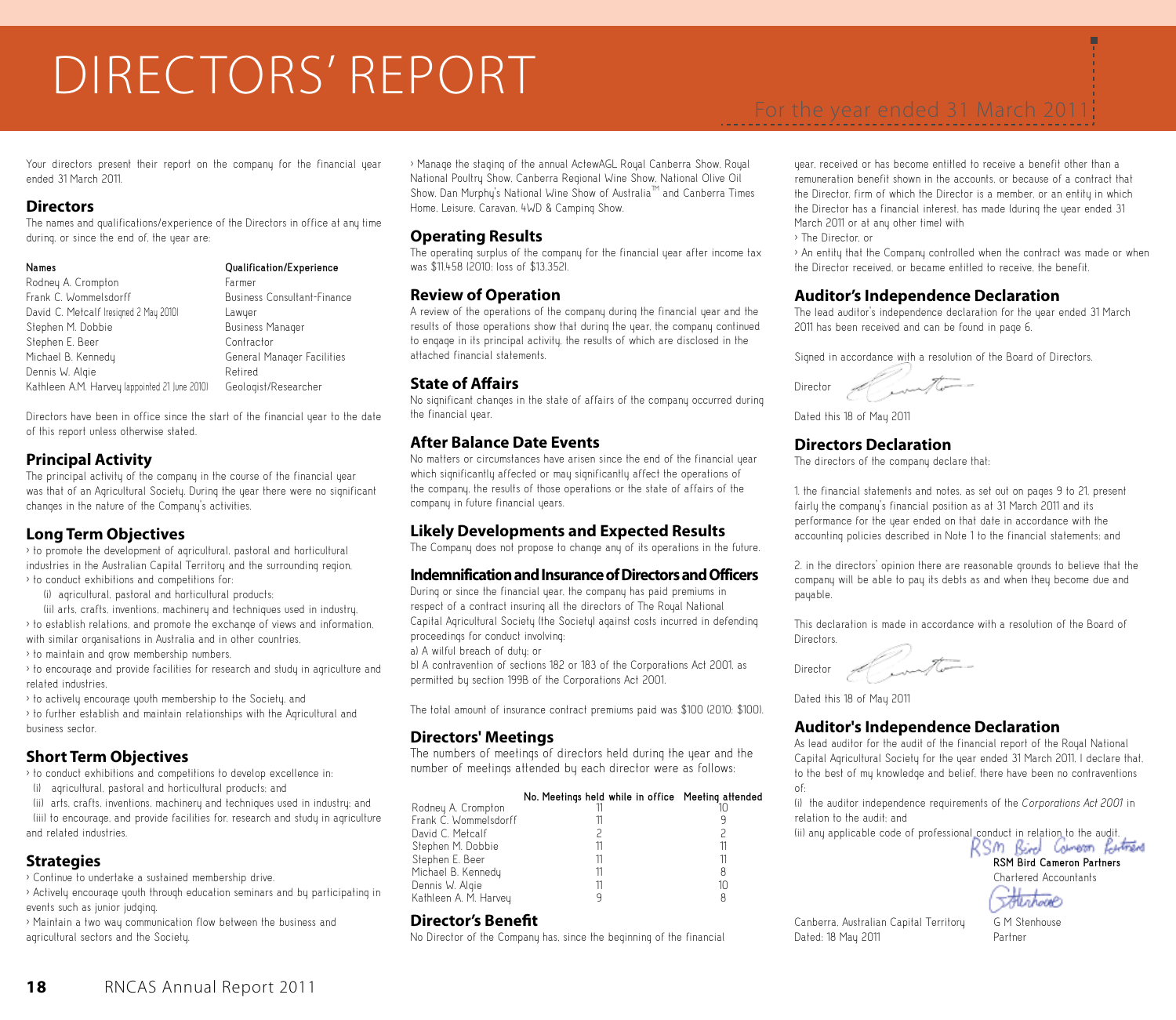# STATEMENT OF FINANCIAL PERFORMANCE

### **Statement of Comprehensive Income for the Year ended 31 March 2011**

|                                         | <b>NOTE</b> | 2011<br>\$  | 2010        |
|-----------------------------------------|-------------|-------------|-------------|
|                                         |             |             |             |
| Revenue from ordinary activities        | 3           | 3.292.369   | 3.024.150   |
| Unrealised investment income            |             |             | 110.296     |
|                                         |             |             |             |
| Staffing costs                          |             | (833.547)   | (7.36.891)  |
| Depreciation and amortisation           | 4           | (205.576)   | (209.935)   |
| Show expenses                           |             | (2.011.006) | (2.037.072) |
| Other expenses from ordinary activities |             | (170.908)   | (161.557)   |
| Unrealised investment loss              |             | (14.320)    |             |
| Realised loss on sale of investments    |             | (45.554)    | (2.343)     |
| Net Surplus / (Loss) for the Year       |             | 11.458      | (13.352)    |
| Other comprehensive Income              |             |             |             |
| Total Comprehensive Income for the Year |             | 11.458      | (13.352)    |

### **BALANCE SHEET AS AT 31 MARCH 2011**

|                                  | <b>NOTE</b>    | 2011<br>\$ | 2010<br>\$ |
|----------------------------------|----------------|------------|------------|
| <b>ASSETS</b>                    |                |            |            |
| <b>Current Assets</b>            |                |            |            |
| Cash assets                      | 9(a)           | 63.818     | 72.381     |
| Investments                      | 8              | 773.077    | 667.899    |
| Trade debtors                    | ĥ              | 139,296    | 132.683    |
| Other assets                     | $\overline{7}$ | 105.994    | 95.547     |
| <b>Total Current Assets</b>      |                | 1.082.185  | 968.510    |
| Non-Current Assets               |                |            |            |
| Property, plant and equipment    | 10             | 429.167    | 462.915    |
| Intangibles                      | 11             | 256,000    | 384.000    |
| <b>Total Non-Current Assets</b>  |                | 685.167    | 846.915    |
| <b>TOTAL ASSETS</b>              |                | 1.767.352  | 1.815.425  |
| <b>LIABILITIES</b>               |                |            |            |
| <b>Current Liabilities</b>       |                |            |            |
| Trade and other payables         | 12             | 142.548    | 257.920    |
| Income in advance                | 13             | 90.278     | 49.870     |
| Provision for employee benefits  | 14             | 76.867     | 61434      |
| <b>Total Current Liabilities</b> |                | 309.693    | 369.224    |
| <b>TOTAL LIABILITIES</b>         |                | 309.693    | 369.224    |
| <b>NET ASSETS</b>                |                | 1,457,659  | 1,446,201  |

| <b>NOTE</b>                            | 2011      | 2010<br>\$ |
|----------------------------------------|-----------|------------|
| <b>EOUITY</b>                          |           |            |
| Society's funds as at 1 April 2010     | 1,446.201 | 1.459.553  |
| Add: Net Surplus / (loss) for the year | 11.458    | (13.352)   |
| <b>TOTAL EOUITY</b>                    | 1457.659  | 1.446.201  |

### **statement of changes in equity for the year ended 31 march 2011**

|                               | Society Retained<br>Earnings | Contingency Fund | <b>Total Equity</b> |
|-------------------------------|------------------------------|------------------|---------------------|
| At 1 April 2009               | 809.553                      | 650,000          | 1.459.553           |
| Surplus / (Loss) for the year | (13.352)                     | $\sim$           | (13.352)            |
| At 31 March 2010              | 796.201                      | 650,000          | 1.446.201           |
| Surplus / (Loss) for the year | 11.458                       | $\sim$           | 11.458              |
| At 31 March 2011              | 807.659                      | 650.000          | 1.457.659           |

### **Cash flow statement for the year ended 31 march 2011**

**Note <sup>2011</sup>**

**2010**

|                                                                                                                             | Note | ZUIL<br>\$                                   | ZUIU<br>\$                                   |
|-----------------------------------------------------------------------------------------------------------------------------|------|----------------------------------------------|----------------------------------------------|
| Cash flows from operating activities                                                                                        |      |                                              |                                              |
| Takings, receipts and rent from customers<br>Interest Received<br>Dividends Received<br>Payments to suppliers and employees |      | 3.584.554<br>12.993<br>47.255<br>(3.447.894) | 3.202.590<br>14.259<br>26.140<br>(3.059.852) |
| Net cash flows generated from operating<br>activities                                                                       | 9(h) | 196.908                                      | 183.137                                      |
| Cash flows from investing activities                                                                                        |      |                                              |                                              |
| Purchase of property, plant and equipment<br>Proceeds on sale of property, plant and<br>equipment                           |      | (4.3.8.30)<br>3.410                          | (170.273)<br>332                             |
| Purchase of investments                                                                                                     |      | (383.473)                                    | (233.355)                                    |
| Proceeds on sale of investments                                                                                             |      | 218.422                                      | 171, 273                                     |
| Net cash flows used in investing activities                                                                                 |      | (205.471)                                    | (232.023)                                    |
| Net decrease in cash and cash equivalents                                                                                   |      | (8.56.3)                                     | (48.886)                                     |
| Cash and cash equivalents at beginning of period                                                                            |      | 72.381                                       | 121,267                                      |
| Cash and cash equivalents at end of period                                                                                  | 9(a) | 63.818                                       | 72,381                                       |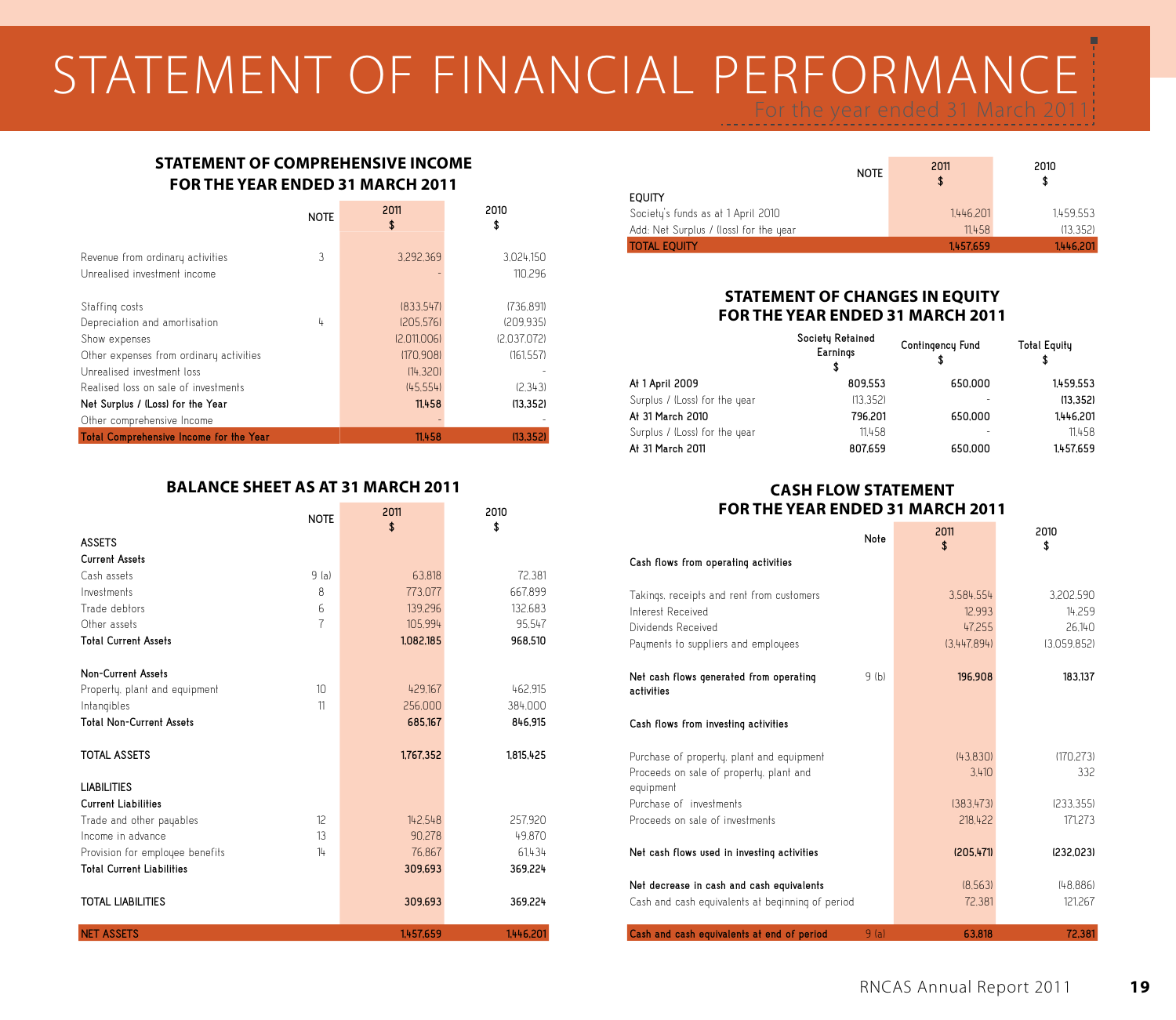# NOTES TO THE FINANCIAL STATEMENTS

### **NOTE 1: STATEMENT OF SIGNIFICANT ACCOUNTING POLICIES**

The financial report is a special purpose financial report prepared in order to satisfy the financial reporting requirements of the Corporations Act 2001. The Board has determined that the company is not a reporting entity.

### **(a) Basis of preparation**

The report has been prepared in accordance with the requirements of the Corporations Act 2001, and the following applicable Australian Accounting Standards and Australian Accounting Interpretations:

 AASB 110: Events After the Balance Date; and AASB 1031: Materiality.

No other Accounting Standards, Accounting Interpretations or other authoritative pronouncements of the Australian Accounting Standards Board have been applied.

The following is a summary of the material accounting policies adopted by the company in the preparation of the financial report. The accounting policies have been consistently applied, unless otherwise stated.

### **(b) Income Tax**

The company is exempt from income tax under Section 50 - 40 of the Income Tax Assessment Act (1997).

### **(c) Cash and cash equivalents**

Cash and cash equivalents in the balance sheet comprise cash on hand, deposits held at call, other short-term highly liquid investments with original maturity of three months or less, and bank overdrafts.

For the purposes of the cash flow statement, cash and cash equivalents consists of cash and cash equivalents as defined above, net of outstanding bank overdrafts. Bank overdrafts are included within interest-bearing loans and borrowing in current liabilities on the balance sheet.

### **(d) Property, plant and equipment**

Fixed assets are carried at cost.

### Plant and equipment

Plant and equipment is depreciated over the estimated useful term commencing from the time the asset is held ready for use.

### Building and leasehold ground improvements

Building and leasehold ground improvements are assets erected on land owned by the National Exhibition Centre Trust and used by the Society under a licence agreement.

### Intangible asset

The Canberra Times Spring Home & Leisure Show (incorporating Caravans, 4WD and Camping) (the Home Show) was acquired in November 2007. The cost is considered a license agreement to

operate the Home Show for a period of five years (5 shows). After this period the license could be extended. As the license is initially for a fixed five year period, the cost is amortised over the five years.

### Depreciation and amortisation

The depreciable amount of all fixed assets including building and capitalised lease assets is depreciated or amortised on a straight line basis over the asset's useful life to the entity commencing from the time the asset is held ready for use. Leasehold improvements are depreciated over the shorter of either the unexpired period of the lease or the estimated useful lives of the improvements.

The estimated useful lives used for each class of depreciable assets are:

> **Class of assets Useful lives** Plant and equipment 5 to 20 years Leasehold improvements 50 years<br>Intangible asset 5 years

The assets' residual values, useful lives and amortisation methods are reviewed, and adjusted if appropriate, at each balance sheet date.

An asset's carruing amount is written down immediately to its recoverable amount if the asset's carrying amount is greater than its estimated recoverable amount.

Gains and losses on disposals are determined by comparing proceeds with the carrying amount. These gains or losses are included in the income statement. When revalued assets are sold, amounts included in the revaluation reserve relating to that asset are transferred to retained earnings.

### **(f) Employee Benefits**

Provision is made in respect of the Society's liability for annual leave and long service leave accrued in respect of all employees with greater than 5 years service with the Society.

In addition to industrial award superannuation, the Society made contributions to an employee superannuation fund. Contributions are charged as expenses when incurred. The Society has no legal obligation to cover any shortfall in the fund's obligation to provide benefits to employees on retirement.

### **(g) Leases**

The determination of whether an arrangement is or contains a lease is based on the substance of the arrangement and requires an assessment of whether the fulfilment of the arrangement is dependent on the use of a specific asset or assets and the arrangement conveus a right to use the asset

Finance leases, which transfer to the company substantially all the risks and benefits incidental to ownership of the leased item, are capitalised at the inception of the lease at the fair value of the leased asset or, if lower, at the present value of the minimum lease payments. Lease payments are apportioned between the finance charges and reduction of the lease liability so as to achieve a constant rate of interest on the remaining balance of the liability. Finance charges are recognised as an expense in the profit or loss.

Capitalised leased assets are depreciated over the shorter of the estimated useful life of the asset and the lease term if there is no reasonable certainty that the company will obtain ownership by the end of the lease term.

Operating lease payments are recognised as an expense in the income statement on a straight-line basis over the lease term.

### **(h) Comparative Figures**

Where necessary comparative figures have been adjusted to conform with changes in presentation in the current year.

### **(i) Revenue Recognition**

Revenue is recognised and measured at the fair value of the consideration received or receivable to the extent that it is probable that the economic benefits will flow to the entity and the revenue can be reliably measured. The following specific recognition criteria must also be met before revenue is recognised.

Revenue from shows is recognised at the point of delivery as this corresponds to the transfer of significant risks and rewards of ownership of the goods and the cessation of all involvement in those goods.

Membership subscription revenue is recognised on a basis that reflects the timing, nature and value of benefits provided.

Dividend revenue for investment accounts is recognised when the right to receive dividends has been established.

Interest revenue is recognized as interest accrues using the effective interest method.

All revenue stated net of the amount of goods and services tax (GST).

Income in advance is deferred in the balance sheet until associated expenditure is brought into account in the income statement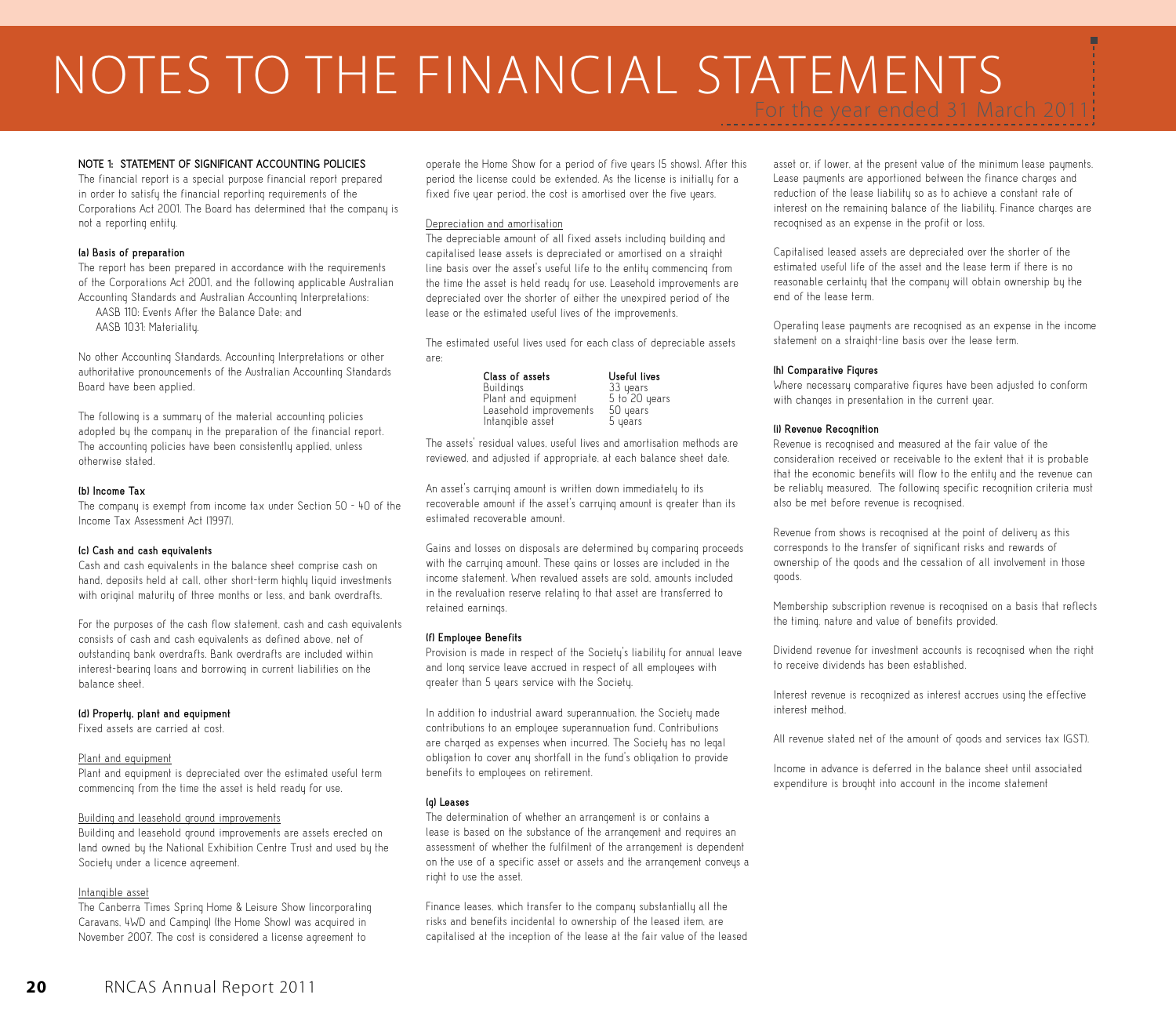# NOTES TO THE FINANCIAL STATEMENTS

#### **(j) Statement of Compliance**

At the date of this financial report the following standards and interpretations, which may impact the entity in the period of initial application, have been issued but not yet effective:

| Reference  | Title                                                                                                  | Summaru                                                                                                                                                                                                                                                                                                                                     | Application date<br>(financial uears<br>beginning) | <b>Expected Impact</b> |
|------------|--------------------------------------------------------------------------------------------------------|---------------------------------------------------------------------------------------------------------------------------------------------------------------------------------------------------------------------------------------------------------------------------------------------------------------------------------------------|----------------------------------------------------|------------------------|
| AASR 9     | Financial Instruments                                                                                  | Replaces the requirements of AASB 139<br>for the classification and measurement of<br>financial assets. This is the result of the<br>first part of Phase 1 of the IASB's project<br>to replace IAS 39.                                                                                                                                      | 1 January 2013                                     | Minimal impact         |
| 2009-11    | Amendments to<br>Australian Accounting<br>AASB 9                                                       | Amends AASB 1, 3, 4, 5, 7, 101, 102, 108,<br>112. 118. 121. 127. 128. 131. 132. 136. 139.<br>Standards arising from 1023 and 1038 and Interpretations<br>10 and 12 as a result of the issuance<br>of AASB 9                                                                                                                                 | 1 lanuaru 2013                                     | Minimal impact         |
| $2010 - 7$ | Amendments to<br>Australian Accounting<br>AASB 9 (December<br>20101                                    | Amends AASB 1, 3, 4, 5, 7, 101, 102, 108.<br>112. 118. 120. 121. 127. 128. 131. 132. 136. 137.<br>Standards arising from 139, 1023 & 1038 and Interpretations 2, 5,<br>10 12 19 & 127 for amendments to AASB<br>9 in December 2010                                                                                                          | 1 January 2013                                     | Minimal impact         |
| 2009-10    | Amendments to<br>Australian Accounting<br>Standards -<br>Classification of<br>Rights Issues            | Amends AASB 132 to clarify the<br>requirements for classification of rights.<br>ontions and warrants.                                                                                                                                                                                                                                       | 1 February 2010                                    | Minimal impact         |
|            | AASB 124 Related Partu<br><b>Disclosures</b>                                                           | Revised standard. The definition of a<br>related party is simplified to clarify<br>its intended meaning and eliminate<br>inconsistencies from the application of<br>the definition                                                                                                                                                          | 1 January 2011                                     | Disclosure onlu        |
| 2009-12    | Amendments to<br>Australian Accounting<br>Standards                                                    | Amends AASB 8 Operating Segments as<br>a result of the revised AASB 124. Amends<br>AASB 5, 108, 110, 112, 119, 133, 137, 139,<br>1023 & 1031 and Interpretations 2. 4. 16.<br>1039 & 1052 as a result of the annual<br>improvement project.                                                                                                 | 1 lanuaru 2011                                     | Minimal impact         |
| $2010 - 2$ | Amendments to<br>Australian Accounting<br>Standards arising from<br>Reduced Disclosure<br>Requirements | This Standard gives effect to Australian<br>Accounting Standards - Reduced<br>Disclosure Requirements and amends<br>AASB 1, 2, 3, 5, 7, 8, 101, 102, 107, 108, 110,<br>111, 112, 116, 117, 119, 121, 123, 124, 127, 128,<br>131. 133. 134. 136. 137. 138. 140. 141. 1050<br>& 1052 and Interpretations 2, 4, 5, 15, 17,<br>127, 129 & 1052. | 1 Iulu 2013                                        | Minimal impact         |

### **NOTE 2: MEMBERS UNDERTAKING**

The Society is a company limited by guarantee. Voting members may be liable to contribute up to an amount not exceeding \$1.00 each in the event of the Society being wound up.

### **NOTE 3: REVENUE**

|                                           | 2011<br>\$ | 2010<br>\$ |
|-------------------------------------------|------------|------------|
| Gate receipts and entry fees              | 1.269.216  | 1.144.608  |
| Hiring and rentals                        | 1.193.418  | 1.149.274  |
| Membership subscriptions                  | 43.245     | 41.698     |
| Interest and distributions                | 66.104     | 35.053     |
| Sponsorship receipts                      | 380.051    | 344.150    |
| Other receipts                            | 336.927    | 309.035    |
| Gain (Loss) on sale of fixed assets       | 3.408      | 332        |
| Total revenues from continuing operations | 3.292,369  | 3.024.150  |

### **NOTE 4: EXPENSES**

|                                        | ZUIL    | zulu    |
|----------------------------------------|---------|---------|
|                                        |         |         |
| Depreciations - plant & equipment      | 57,718  | 62.076  |
| Amortisation - ground improvement      | 4.590   | 4.590   |
| Amortisation - buildings               | 15,270  | 15.269  |
| Amortisation - Home Show               | 128,000 | 128,000 |
| Provision for staff leave entitlements | 15.433  | (9.076) |
| Ground rental costs                    | 211.971 | 210.070 |

**2011**

**2010**

### **NOTE 5: AUDITORS' REMUNERATION**

|                                                                                                                  |             | 2011<br>\$ | 2010<br>\$ |
|------------------------------------------------------------------------------------------------------------------|-------------|------------|------------|
| Remuneration of the auditor for auditing the financial report<br>No other benefits were received by the auditor. |             | 8.200      | 7.700      |
| NOTE 6: TRADE RECEIVABLES                                                                                        |             |            |            |
|                                                                                                                  | 2011.<br>\$ |            | 2010<br>\$ |
| Current                                                                                                          |             |            |            |
| Trade receivables                                                                                                | 62.804      |            | 50.954     |
| Provision for impairment of receivables                                                                          | (9.758)     |            | (6.129)    |

### Commercial receivables 1990 11 120 4,748 4,748 Provision for impairment of commercial receivable (4,748) GST receivable 74,052 76,744

139,296 132,683 Trade debtors are to be settled within 30 days and are carried at amounts due. The collectability of debts is assessed at balance date and specific provision is made for any doubtful accounts.

Franking credit receivable 12,198 6,366

### **Provision for Impairment of Receivables**

Current trade receivables are non-interest bearing and are generally on 30 day terms. Non-current trade and term receivables are assessed for recoverability based on the underlying terms of the contract. A provision for impairment is recognised when there is objective evidence that a trade receivable is impaired.

Movement in the provision for impairment of receivables as follows:

|                                                            | Opening<br>Balance<br>1 April 2010 | Charge for<br>the Year | Amounts<br>Written<br>Off | Closing<br>Balance<br>31 March 2011 |
|------------------------------------------------------------|------------------------------------|------------------------|---------------------------|-------------------------------------|
| Provision for<br>impairment of<br>commercial<br>receivable |                                    | 4.748                  |                           | 4.748                               |
| Provision for<br>impairment of<br>receivables              | 6.129                              | 9.758                  | (6.129)                   | 9.758                               |
|                                                            | 6.129                              | 14.506                 | (6.129)                   | 14.506                              |

### **NOTE 7: OTHER RECEIVABLES**

|                  | 2011<br>\$ | 2010   |
|------------------|------------|--------|
| Current          |            |        |
| Prepayments      | 86.136     | 79.677 |
| Accrued interest | 5.856      |        |
| Barter Card      | 14.002     | 15,870 |
|                  | 105.994    | 95.547 |
|                  |            |        |

### **NOTE 8: INVESTMENTS**

|              | 2011<br>\$ | 2010    |
|--------------|------------|---------|
| Current      |            |         |
| Shares       | 573.077    | 584.793 |
| Hunter Hall  |            | 83.106  |
| Term deposit | 200,000    |         |
|              | 773,077    | 667.899 |

### **NOTE 9: CASH AND CASH EQUIVALENTS**

|                            | 2011<br>\$ | 2010   |
|----------------------------|------------|--------|
| (a) Reconciliation of cash |            |        |
| Cash balance comprises:    |            |        |
| Cash on hand               | 300        | 300    |
| Cash at bank               | 63.518     | 72.081 |
| Closing cash balance       | 63.818     | 72.381 |
|                            | .          |        |

Cash at bank earns interest at floating rates based on daily bank deposit rates.

#### **(b) Reconciliation of net profit / (loss) after tax to net cash flows from operations**

| Operating surplus / (loss)                            | (740)    | (13.352)  |
|-------------------------------------------------------|----------|-----------|
| Add / subtract non cash items:                        |          |           |
| Depreciation                                          | 77.576   | 81935     |
| Amortisation - Buildings / Home Show Licence          | 128,000  | 128,000   |
| Loss / (Gain) on revaluation of investments           | 74.319   | (110.296) |
| Loss / (Gain) on disposal of investments              | (14.446) | 2.343     |
| (Gain) / loss on sale of asset                        | (3.409)  |           |
| Movement in current assets and liabilities:           |          |           |
| (Increase) / decrease in Trade receivables and        | (4.862)  | 84.857    |
| prepayments                                           |          |           |
| Increase / (decrease) in Trade and other              | (99.938) | 90.395    |
| payables                                              |          |           |
| Increase / (decrease) in Income in advance            | 40.408   | (80.745)  |
| Net cash flows generated from operating<br>activities | 196.908  | 183.137   |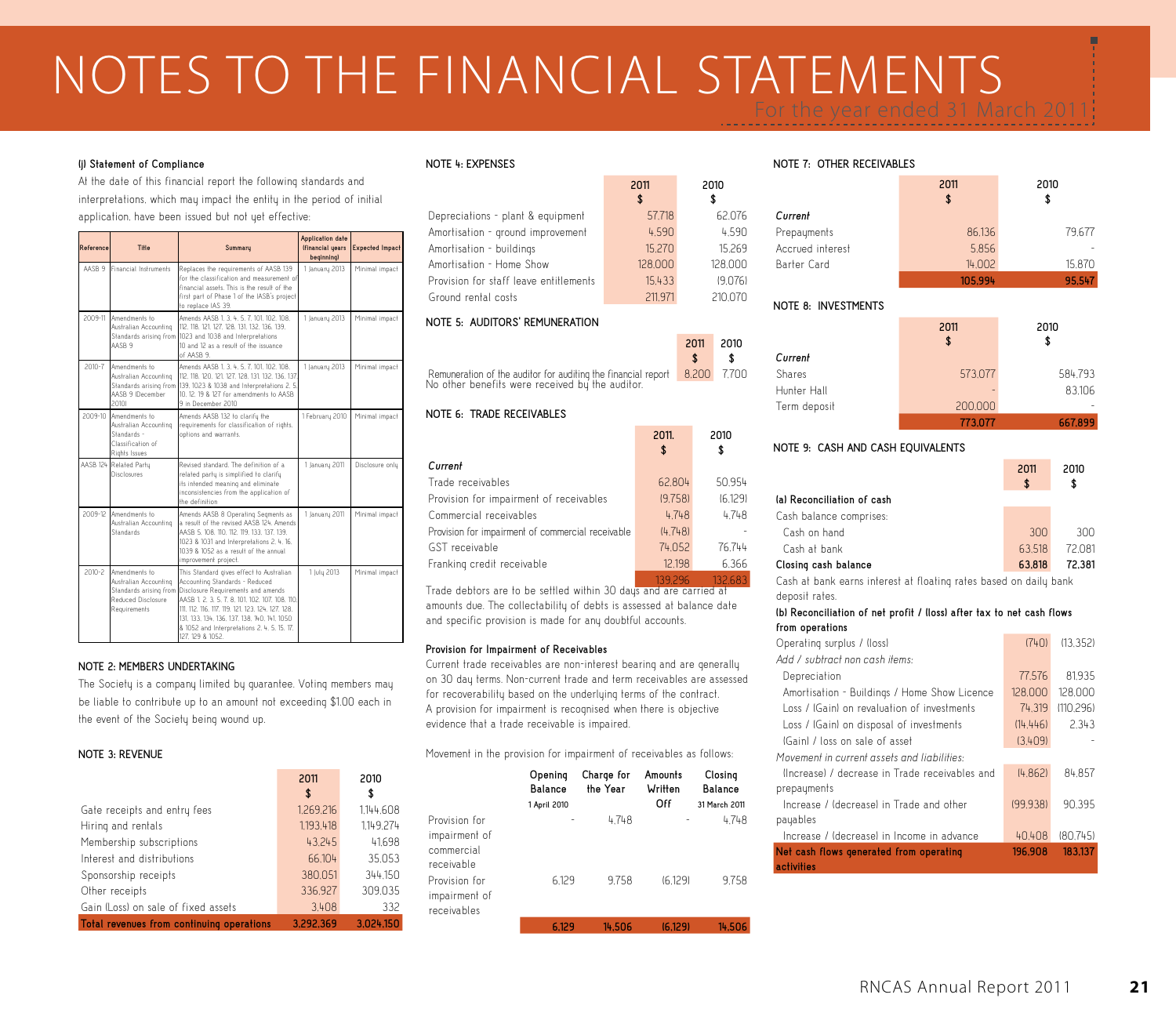# NOTES TO THE FINANCIAL STATEMENTS

### **NOTE 10: PROPERTY, PLANT AND EQUIPMENT**

|                                         | 2011      | 2010      |
|-----------------------------------------|-----------|-----------|
|                                         | \$        | \$        |
| Administration and council buildings on | 508.956   | 508.956   |
| land under licence at cost              |           |           |
| Less: Accumulated depreciation          | (299.687) | (284.417) |
|                                         | 209.269   | 224.539   |
|                                         |           |           |
| Expendable plant and equipment at cost  | 1.041.351 | 1.003.877 |
| Less: Accumulated depreciation          | (851.358) | (799.996) |
|                                         | 189.993   | 203.881   |
|                                         |           |           |
| Leasehold improvements at cost          | 229.513   | 229.513   |
| Less: Accumulated depreciation          | (199.608) | (195.018) |
|                                         | 29.905    | 34.495    |
| Total property, plant and equipment     | 429.167   | 462.915   |

### **Movement in Property, Plant and Equipment**

|                                      | Balance | Opening Additions | Disposals/<br>Write Off's | Depreciation<br>Expense | Closing<br>Balance |
|--------------------------------------|---------|-------------------|---------------------------|-------------------------|--------------------|
|                                      | S       | \$                |                           |                         |                    |
| Administration &<br>Council Building | 224.539 |                   |                           | (15.270)                | 209.269            |
| Plant and Equipment                  | 203.881 | 43.830            | ×,                        | (57.718)                | 189.993            |
| Leasehold                            | 34.495  |                   | ٠                         | (4.590)                 | 29.905             |
| Improvements                         |         |                   |                           |                         |                    |

#### **Total 462,915 43,830 - (77,578) 429,167**

### **NOTE 11: INTANGIBLES**

|                                | 2011<br><b>S</b> | 2010      |
|--------------------------------|------------------|-----------|
| Home Show Licence at cost      | 640.000          | 640.000   |
| Less: Accumulated depreciation | (384.000)        | (256.000) |
|                                | 256,000          | 384.000   |
|                                |                  |           |

### **NOTE 12: TRADE AND OTHER PAYABLES**

|                 | 2011<br>\$ | 2010    |
|-----------------|------------|---------|
| Current         |            |         |
| Trade payables  | 76,227     | 212.175 |
| Accrued expense | 32.599     | 17.233  |
| Other payables  | 33.722     | 28.512  |
|                 | 142.548    | 257,920 |

### **NOTE 13: INCOME IN ADVANCE**



#### **NOTE 14: PROVISIONS**



### **NOTE 15: EVENTS AFTER THE BALANCE SHEET DATE**

There have been no significant events that have occurred subsequent to 31 March 2011.

### **NOTE 16: RELATED PARTY DISCLOSURE**

### **(a) Details of key management personnel**

The Directors of the Royal National Capital Agricultural Society during the year were:

| <b>Names</b>                | Appointment/Resignation |
|-----------------------------|-------------------------|
| Rodney A. Crompton          |                         |
| Frank C <i>Wommelsdorff</i> |                         |
| David C. Metcalf            | Resigned: 2 May 2010    |
| Stephen M. Dobbie           |                         |
| Stephen E. Beer             |                         |
| Michael B. Kennedy          |                         |
| Dennis W. Algie             |                         |
| Kathleen A. M. Harvey       | Appointed: 21 June 2010 |

### **(b) Remuneration of Directors**

Mr Rodney A. Crompton (\$2,500) and Mr Frank C. Wommelsdorff (\$1,500) received a small honorarium during the year to cover out of pocket expenses incurred whilst carrying out their duties as officers of the company.

### **NOTE 17: CONTINGENT LIABILITIES**

There are no contingent liabilities.

#### **NOTE 18: COMPANY DETAILS**

The registered office of the company is: Exhibition Park in Canberra Flemington Road MITCHELL ACT 2911

### **Independent Auditor's Report**

**To the members of the Royal National Capital Agricultural Society** We have audited the accompanying financial report, being a special purpose financial report, of the Royal National Capital Agricultural Society ("the company"), which comprises balance sheet as at 31 March 2011, the statement of comprehensive income, statement of changes in equity and cash flow statement for the year then ended, notes comprising a summary of significant accounting policies and other explanatory notes and the directors' declaration.

### **Directors' Responsibility for the Financial Report**

The directors of the company are responsible for the preparation of the financial report and have determined that the basis of preparation described in Note 1 to the financial report is appropriate to meet the requirements of the *Corporations Act 2001* and are appropriate to meet the needs of the members.

The directors' responsibility also includes such internal control as the directors determine is necessary to enable the preparation of a financial report that is free from material misstatement, whether due to fraud or error.

#### **Auditor's Responsibility**

Our responsibility is to express an opinion on the financial report based on our audit. We conducted our audit in accordance with Australian Auditing Standards. Those standards require that we complu with relevant ethical requirements relating to audit engagements and plan and perform the audit to obtain reasonable assurance whether the financial report is free from material misstatement.

An audit involves performing procedures to obtain audit evidence about the amounts and disclosures in the financial report. The procedures selected depend on the auditor's judgement, including the assessment of the risks of material misstatement of the financial report, whether due to fraud or error. In making those risk assessments, the auditor considers internal control relevant to the entity's preparation of the financial report that gives a true and fair view in order to design audit procedures that are appropriate in the circumstances, but not for the purpose of expressing an opinion on the effectiveness of the entity's internal control. An auditor also includes evaluating the appropriateness of accounting policies used and the reasonableness of accounting estimates made by the directors, as well as evaluating the overall presentation of the financial report.

We believe that the audit evidence we have obtained is sufficient and appropriate to provide a basis for our audit opinion.

#### **Independence**

In conducting our audit, we have complied with the independence requirements of the *Corporations Act 2001*. We confirm that the independence declaration required by the *Corporations Act 2001*, which has been given to the directors of the Royal National Capital Agricultural Society, would be in the same terms if given to the directors as at the time of this auditor's report.

#### **Opinion**

In our opinion the financial report of the Royal National Capital Agricultural Society is in accordance with the Corporations Act 2001, including; (a) giving a true and fair view of the company's financial position as at 31 March 2011 and of its performance for the year ended on that date; and (b) compluing with Australia Accounting Standards to the extent described in Note 1 and the Corporations Regulations 2001

#### **Basis of Accounting**

Without modifuing our opinion, we draw attention to Note 1 to the financial report, which describes the basis of accounting. The financial report has been prepared for the purpose of fulfilling the directors' financial reporting responsibilities under the Corporations Act 2011. As a result, the financial report may not be suitable for another purpose.

RSM *Bird Co*lmeron *Rutner*s

 **RSM Bird Cameron Partners** Chartered Accountants



Canberra, Australian Capital Territory G M Stenhouse Dated: 18 May 2011 Partner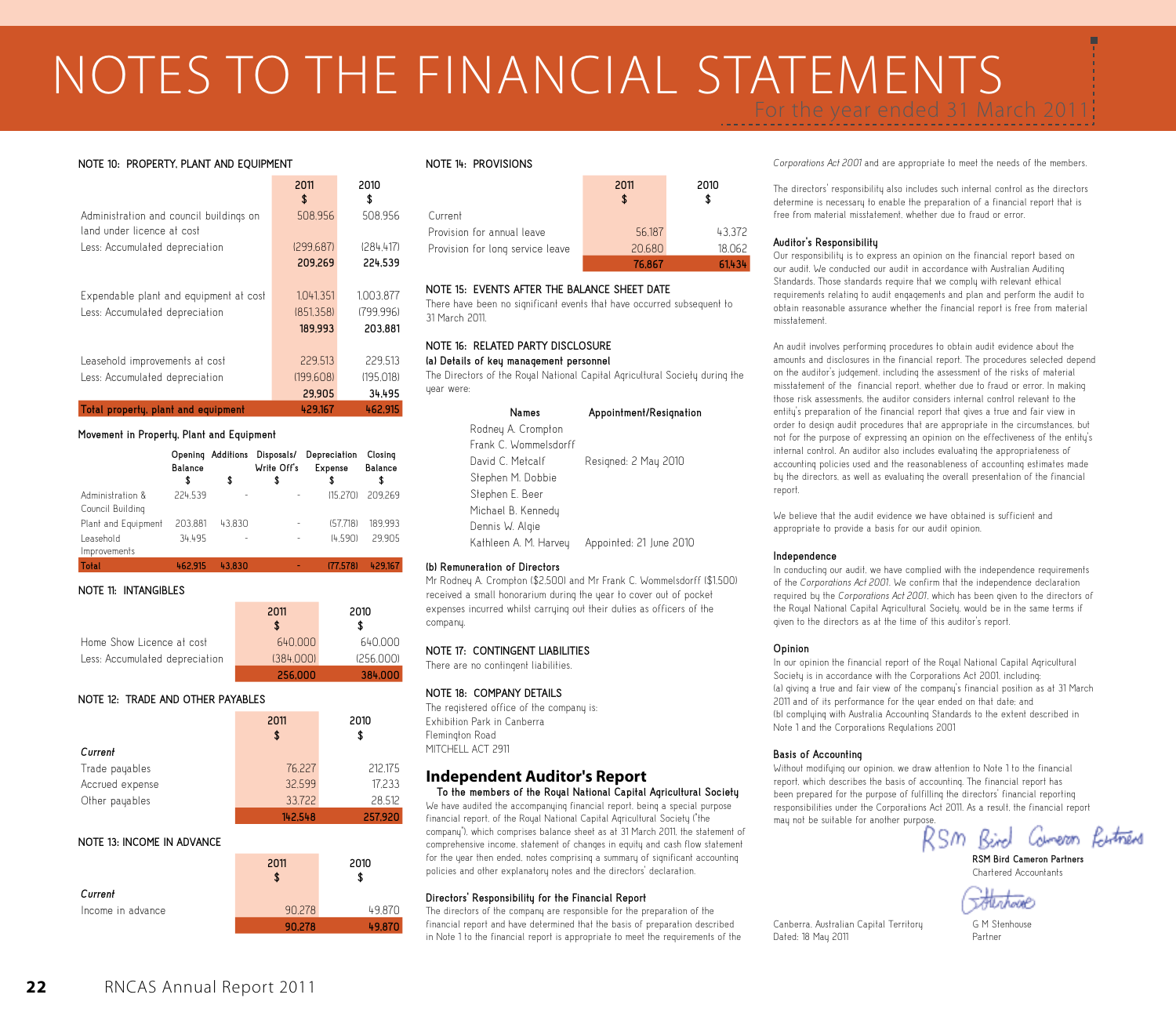## The Royal National Capital Agricultural Society gratefully acknowledges the following organisations for their financial and in-kind support >>

## **MAJOR SPONSORS**

ActewAGL ACTEW Corporation Australian Alpaca Association - Southern NSW Region Australian Wine Archives Barlens Boer Goat Breeders Association of Australia NSW Branch Canberra Airport Canberra Labor Club Canberra Milk City Group Pty Ltd Coca-Cola Amatil Corti Brothers Cr8tive Dan Murphy's Dogtainers Elders Ltd Exhibition Park Corporation Fujitsu Australia Ltd Goodman Fielders J McCarthy & Co Pty Ltd Landmark Manidis Roberts Minter Ellison

National Foods Australia Pty Ltd Negociants Australia Nestle Peter's Ice Cream Oakton Ltd Plush Puppy Quality Hotel Dickson Rabobank Samuel Smith & Son Showmen's Guild of Australasia SNP Security The Canberra Times The Land Newspaper The Tradies - Dickson The Wine Society TransACT **Tupperware** Vintec Transtherm Westpac Agribusiness Wine Selectors Woolworths Ltd Workin'Gear Yellow Edge Pty Ltd

## **Media SPONSORS**

FM 104.7 Mix 106.3 2CC & 2CA The Canberra Times Win Television Southern Cross Ten

*>> Our thanks also go to the hundreds of other sponsors and volunteers for their valued support.*